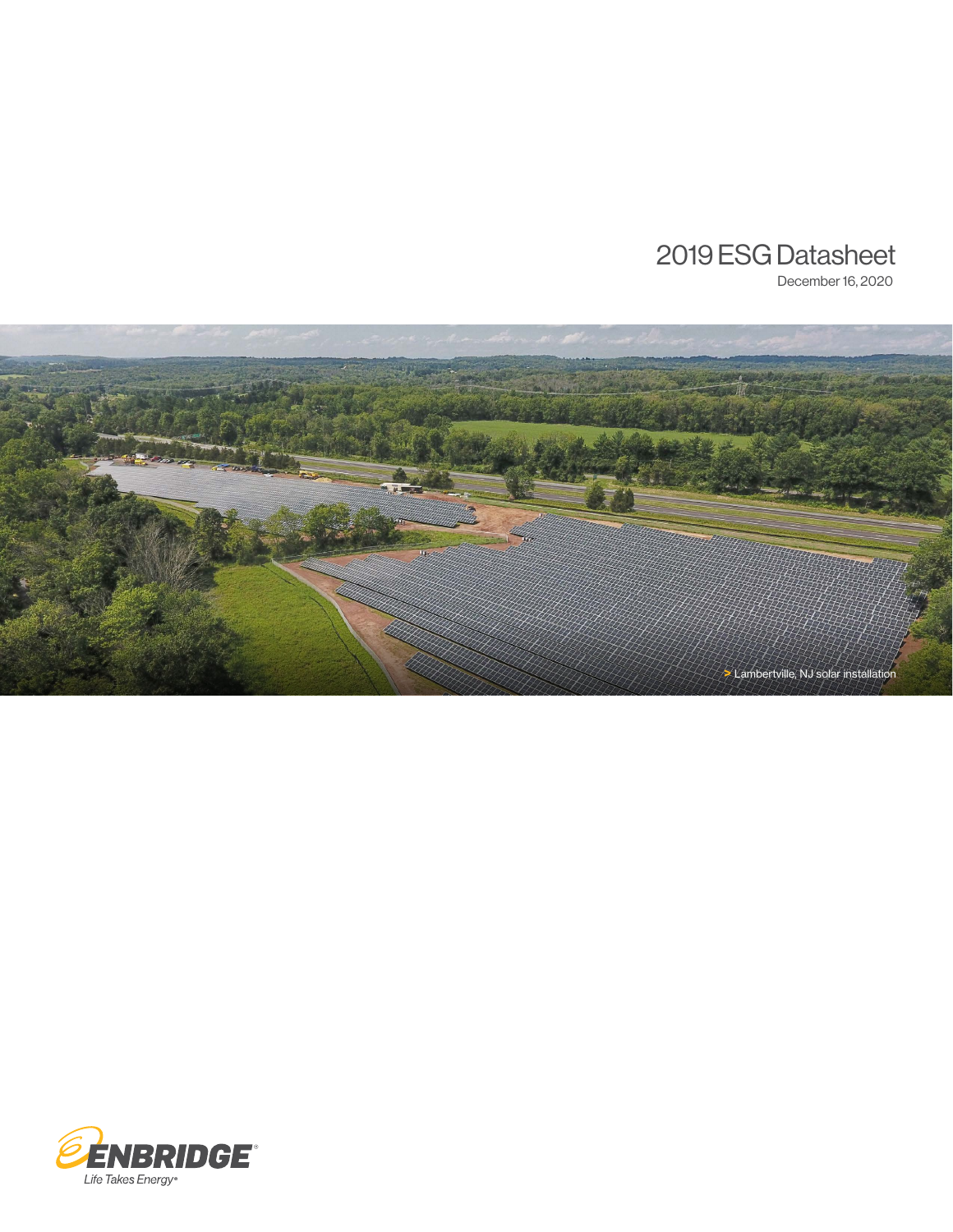# Contents 3 [Introduction](#page-2-0) 3 Introduction



#### Front cover

The 2.25-megawatt (MW) Lambertville solar farm will provide solar energy to our Lambertville, New Jersey compressor station beginning in the fall of 2020. We have a number of projects under construction or in planning to generate renewable power for our operations—accelerating the shift to a lower-carbon future.

- [Corporate reports](#page-2-0)
- 3 [Sustainability policies](#page-2-0)
- 3 [Note to users](#page-2-0)

## 4 [ESG data](#page-3-0)

- 4 [Governance](#page-3-0)
- 5 [Greenhouse gas emissions](#page-4-0)
- 6 [Environment](#page-5-0)
- 8 [Renewable energy](#page-7-0)
- 9 [Health and Safety](#page-8-0)
- 10 [Asset integrity](#page-9-0)
- 10 [Indigenous inclusion](#page-9-0)
- 11 [Corporate citizenship](#page-10-0)
- 11 [Economic impact](#page-10-0)
- 12 [Supply chain](#page-11-0)
- 13 [Workforce](#page-12-0)
- 15 [Gas utilities and distribution](#page-14-0)
- 16 [Independent Limited Assurance Report](#page-15-0)
- 23 [Forward-looking information and](#page-22-0)  [non-GAAP financial measures](#page-22-0)
- 23 [Contact us](#page-22-0)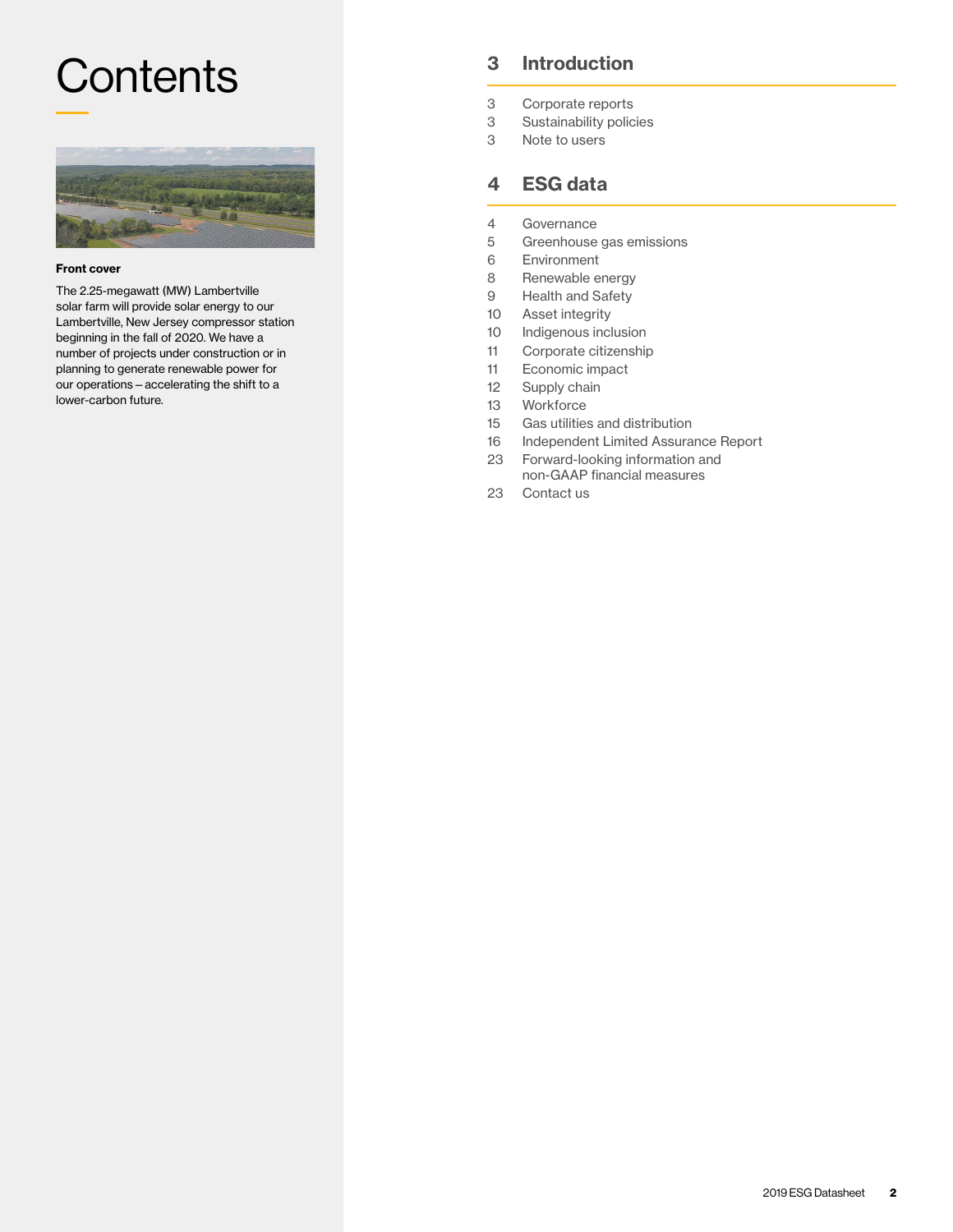# <span id="page-2-0"></span>**Introduction**

This ESG datasheet aims to provide an overview of Enbridge's non-financial performance. Performance data included in this datasheet is discussed further in the [2019 Sustainability Report](http://www.enbridge.com/~/media/Enb/Documents/Reports/CSR_2019_FULL-1009).

Unless otherwise noted, this datasheet presents data from January 1 to December 31 for the years 2017, 2018 and 2019, all financial information is presented in Canadian dollars.

We report on all aspects of Enbridge's businesses, assets and joint ventures that are owned and operated by Enbridge. Other data exclusions or additions are noted throughout the document.

Enbridge's business consists of the following business units which are referenced as follows in this document:

Liquids Pipelines Gas Transmission and Midstream Gas Distribution and Storage Renewable Power Generation

As of the date of release of the ESG Datasheet, we are in the process of obtaining third-party limited assurance over select 2018-2019 environmental data. As such, reported data is subject to change as a result of this process. We expect to receive our final assurance report later this year and to post it on the Enbridge website. We intend to expand assurance of other key performance indicators over the next few years.

Additional information about our environmental, social and governance performance can be found at: [enbridge.com/sustainability](https://www.enbridge.com/sustainability).



## Corporate reports

[Notice of 2020 Annual Meeting of Shareholders and](https://www.enbridge.com/investment-center/reports-and-sec-filings/~/media/Enb/Documents/Investor%20Relations/2020/2020_ENB_AnnualMeeting_MIC.pdf)  [Management Information Circular](https://www.enbridge.com/investment-center/reports-and-sec-filings/~/media/Enb/Documents/Investor%20Relations/2020/2020_ENB_AnnualMeeting_MIC.pdf)

[2019 Annual Report](https://www.enbridge.com/investment-center/reports-and-sec-filings/~/media/Enb/Documents/Investor%20Relations/2020/ENB_2019_Annual_Report.pdf)

[2019 Sustainability Report](http://www.enbridge.com/~/media/Enb/Documents/Reports/CSR_2019_FULL-1009)

[2018 Sustainability Report](https://www.enbridge.com/sustainability-reports/sustainability-report-2018)

[Resilient Energy Infrastructure: Addressing Climate-Related](https://www.enbridge.com/sustainability-reports/resilient-energy-infrastructure/intro)  [Risks and Opportunities](https://www.enbridge.com/sustainability-reports/resilient-energy-infrastructure/intro)

[Indigenous Rights and Relationships in North American](https://www.enbridge.com/sustainability-reports/indigenous-discussion-paper/preface)  [Energy Infrastructure](https://www.enbridge.com/sustainability-reports/indigenous-discussion-paper/preface)

## Sustainability policies

**[Statement on Business Conduct](https://www.enbridge.com/~/media/Enb/Documents/Governance/CG_Statement_on_Business_Conduct_EN.pdf?la=en)** 

[Corporate Social Responsibility Policy](https://www.enbridge.com/~/media/Enb/Documents/CSR/Policies/csr-policy.pdf?la=en)

[Climate Policy](https://www.enbridge.com/~/media/Enb/Documents/CSR/Policies/climate_policy.pdf)

[Indigenous Peoples Policy](https://www.enbridge.com/~/media/Enb/Documents/About%20Us/indigenous_peoples_policy.pdf?la=en)

[Supplier Code of Conduct](https://www.enbridge.com/~/media/Enb/Documents/Work%20with%20Enbridge/ENB%20Supplier%20Code%20of%20Conduct.pdf?la=en)

**[Political Contributions Policy](https://www.enbridge.com/~/media/Enb/Documents/Investor%20Relations/CorporateGovernance/ENB_Political_Contributions_Policy.pdf?la=en)** 

**[Safety and Reliability Policy](https://www.enbridge.com/about-us/safety/safety-and-reliability-policy)** 

[Whistle Blower Policy](https://www.enbridge.com/~/media/Enb/Documents/Governance/GG_Whistle_Blower_Policy.pdf?la=en)

## Note to users

This document contains references to Enbridge's website. These references are for the readers' convenience only. This document also has links to websites owned and operated by third parties. When clicking on those links, users will leave our website. These links are provided for additional information and convenience only. Enbridge is not responsible for third-party websites or their content. Enbridge is not incorporating by reference any information posted on Enbridge.com or any third-party website. The terms "we," "our," "us," "Company," and

"Enbridge" as used in this document refer collectively to Enbridge Inc. and its subsidiaries unless the context suggests otherwise. These terms are used for convenience only and are not intended as a precise description of any separate legal entity within Enbridge. Unless otherwise specified, all dollar amounts are expressed in Canadian dollars; all references to "dollars," "\$" or "C\$" are to Canadian dollars and all references to "US\$" are to United States dollars. All amounts are provided on a before-tax basis, unless otherwise stated.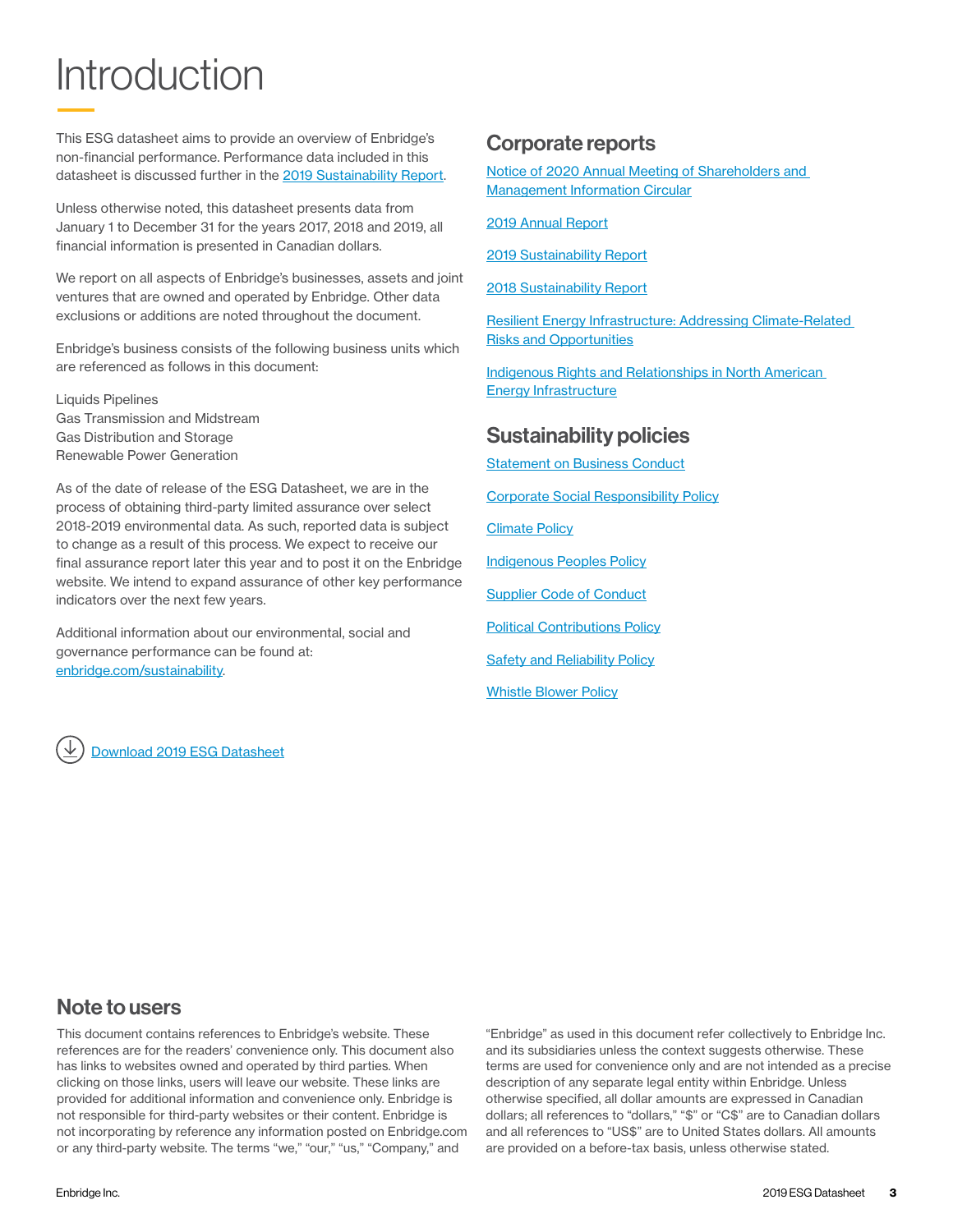<span id="page-3-0"></span>

# Governance<sup>1</sup>

|                        | 2020                     | 2019 | 2018 |
|------------------------|--------------------------|------|------|
| <b>Board diversity</b> |                          |      |      |
| Men                    | $\overline{\phantom{0}}$ | 8    | 9    |
| Women                  | 4                        | 5    | 4    |
| <b>Board tenure</b>    |                          |      |      |
| <5 years               | 6                        |      |      |
| 5-10 years             | 3                        | 3    | 3    |
| >10 years              | $\mathcal{P}$            | 3    | З    |

1 In the table, the 2018 and 2019 data is as at the date of the respective year's Proxy Statement and the 2020 data is as at July 31, 2020.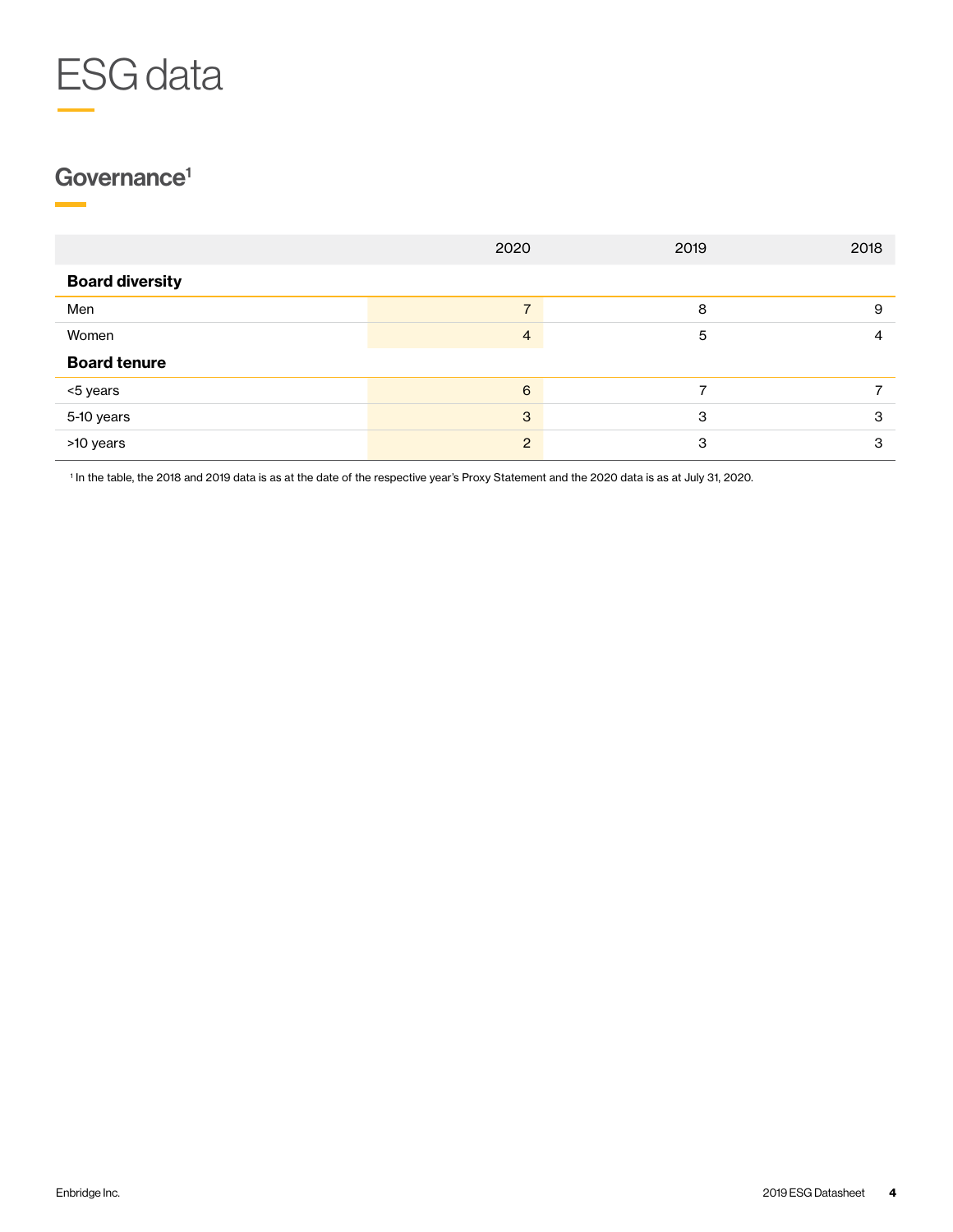## <span id="page-4-0"></span>Greenhouse gas emissions<sup>1</sup>

| 2019                                                          |                                                                                       |            | 2018       | 2017       |  |  |  |
|---------------------------------------------------------------|---------------------------------------------------------------------------------------|------------|------------|------------|--|--|--|
|                                                               | <b>Scope 1<sup>2</sup></b> (tonnes of carbon dioxide equivalent - tCO <sub>2</sub> e) |            |            |            |  |  |  |
| Liquids Pipelines                                             |                                                                                       | 24,000     | 18,000     | 21,000     |  |  |  |
| <b>Gas Transmission and Midstream</b>                         |                                                                                       | 5,985,000  | 9,151,000  | 9,392,000  |  |  |  |
| Gas Distribution and Storage                                  |                                                                                       | 956,000    | 869,000    | 797,000    |  |  |  |
| Renewable Power Generation                                    |                                                                                       | 300        | 200        | 200        |  |  |  |
| <b>Corporate Services</b>                                     |                                                                                       | 4,400      | 4,200      | 4.400      |  |  |  |
| <b>Total</b>                                                  |                                                                                       | 6,969,000  | 10,042,000 | 10,214,000 |  |  |  |
| Scope $2^3$ (tCO <sub>2</sub> e)                              |                                                                                       |            |            |            |  |  |  |
| <b>Liquids Pipelines</b>                                      |                                                                                       | 5,818,000  | 5,864,000  | 5,395,000  |  |  |  |
| <b>Gas Transmission and Midstream</b>                         |                                                                                       | 663,000    | 912,000    | 1,032,000  |  |  |  |
| Gas Distribution and Storage                                  |                                                                                       | 1,000      | 2,000      | 3,000      |  |  |  |
| <b>Renewable Power Generation</b>                             |                                                                                       | 1,000      | O          | 1,000      |  |  |  |
| <b>Corporate Services</b>                                     |                                                                                       | 19,000     | 7,000      | 6,000      |  |  |  |
| <b>Total</b>                                                  |                                                                                       | 6,501,000  | 6,786,000  | 6,436,000  |  |  |  |
| Scope $3^4$ (tCO <sub>2</sub> e)                              |                                                                                       |            |            |            |  |  |  |
| Grid loss                                                     | Canada                                                                                | 222,000    | 240,000    | 212,000    |  |  |  |
|                                                               | U.S.                                                                                  | 174,000    | 179,000    | 179,000    |  |  |  |
|                                                               | Total                                                                                 | 396,000    | 419,000    | 391,000    |  |  |  |
| Employee business<br>air travel                               |                                                                                       | 6,600      | 7,200      | 7,100      |  |  |  |
| Utility customers'<br>natural gas<br>consumption              | <b>Gas Distribution</b><br>and Storage                                                | 53,100,000 | 49,500,000 | 46,500,000 |  |  |  |
| Methane <sup>5</sup> (tCO <sub>2</sub> e)                     |                                                                                       |            |            |            |  |  |  |
| <b>Gas Transmission and Midstream</b>                         |                                                                                       | 974,208    | 1,149,361  | 1,553,441  |  |  |  |
| Gas Distribution and Storage                                  |                                                                                       | 556,411    | 503,382    | 507,149    |  |  |  |
| <b>Total</b>                                                  |                                                                                       | 1,530,619  | 1,652,742  | 2,060,590  |  |  |  |
| <b>Demand side management (billion m3)</b>                    |                                                                                       |            |            |            |  |  |  |
| Utility customer cumulative natural gas<br>savings since 1995 |                                                                                       | 30.0       | 27.6       | 25.2       |  |  |  |

<sup>1</sup> Our emissions are reported based on operational control. As part of the assurance process, we've made some changes in methodology or emissions factors. Therefore, certain 2018 data has been revised, including Gas Transmission and Midstream Scope 1 emissions, Liquids Pipelines and Gas Transmissions and Midstream Scope 2 emissions, Utility customers' natural gas consumption Scope 3 emissions, and Gas Transmission and Midstream methane emissions. No changes have been made for 2017 data. Amounts may not equal totals due to rounding.

<sup>2</sup> Scope 1 includes emissions that result directly from our operations such as stationary fuel combustion, fugitive and vented emissions. We include certain minor emission sources such as fuel usage for site and regional offices, vehicles and aircraft, where data is available. Offshore assets and other minor sources are not included in the report; however, these emissions are determined to not be material. Scope 1 emissions calculation follows Enbridge internal GHG reporting methodology, which is guided by regulatory reporting requirements and GHG protocol. In 2019, our absolute Scope 1 emissions reduced significantly mainly due to the divestment of our gas gathering and processing assets.

<sup>3</sup> Scope 2 includes emissions that result from purchased and imported electricity consumption. Our Scope 2 emissions mainly result by the electricity consumption at our pump stations. We also include the electricity usage for our site and regional offices when there are data available. Offshore assets and other small source emissions are not included in the report; however, those emissions are minor and determined as non-material.

<sup>4</sup> We currently only report Scope 3 emissions related directly to our operations and our utility customers' natural gas use. We provide high-level estimate of the Scope 3 emissions resulting from transmission and distribution losses from our electricity usage.

<sup>5</sup> Liquids Pipelines operations are not a major source of methane emissions.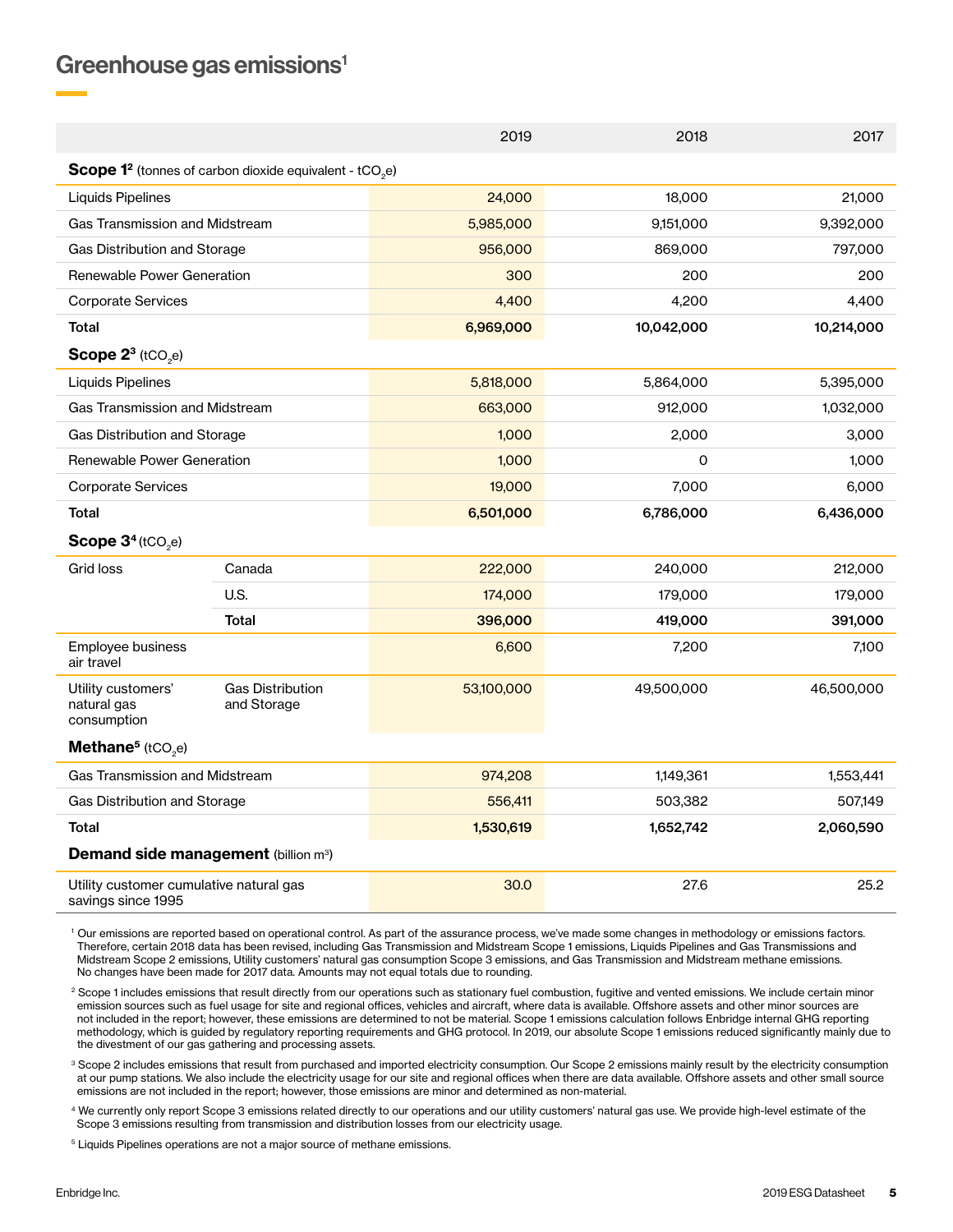# <span id="page-5-0"></span> $Environment<sup>1</sup>$

۰

|                                                       |                       | 2019                | 2018                | 2017           |
|-------------------------------------------------------|-----------------------|---------------------|---------------------|----------------|
| <b>Criteria Air Contaminants (tonnes)<sup>1</sup></b> |                       |                     |                     |                |
| Nitrogen Oxide (NOx)                                  |                       | 10,955              | 18,086              | 17,105         |
| Sulfur Dioxide (SO <sub>2</sub> )                     |                       | 100                 | 6,755               | 8,485          |
| Volatile Organic Compounds (VOCs)                     |                       | 4,727               | 6,028               | 5,954          |
| Particulate Matter 2.5 (PM2.5)                        |                       | 236                 | 268                 | 263            |
| Particulate Matter 10 (PM10)                          |                       | 231                 | 262                 | 715            |
| <b>Total Particulate Matter</b>                       |                       | 230                 | 285                 | 2,144          |
| Carbon Monoxide (CO)                                  |                       | 3,694               | 6,956               | 7,904          |
| <b>Breakout by business unit (tonnes)</b>             |                       |                     |                     |                |
| Liquids Pipelines                                     | <b>NO<sub>x</sub></b> | 277                 | 202                 | 38             |
|                                                       | SO <sub>2</sub>       | $\mathsf{O}\xspace$ | $\mathsf{O}\xspace$ | $\mathsf O$    |
|                                                       | <b>VOCs</b>           | 3,042               | 3,272               | 3,432          |
|                                                       | PM2.5                 | $\boldsymbol{9}$    | $\overline{7}$      | 55             |
|                                                       | <b>PM10</b>           | $\boldsymbol{9}$    | $\overline{7}$      | 513            |
|                                                       | <b>TPM</b>            | $\overline{7}$      | 6                   | 1,968          |
|                                                       | CO                    | 134                 | 139                 | $\overline{c}$ |
| <b>Gas Transmission</b><br>and Midstream              | <b>NO<sub>x</sub></b> | 9,796               | 17,166              | 16,455         |
|                                                       | SO <sub>2</sub>       | 100                 | 6,755               | 8,484          |
|                                                       | <b>VOCs</b>           | 1,474               | 2,526               | 2,487          |
|                                                       | PM2.5                 | 227                 | 259                 | 206            |
|                                                       | <b>PM10</b>           | 223                 | 254                 | 199            |
|                                                       | <b>TPM</b>            | 224                 | 278                 | 175            |
|                                                       | CO                    | 3,294               | 6,643               | 7,623          |
| <b>Gas Distribution</b>                               | <b>NOx</b>            | 882                 | 718                 | 612            |
| and Storage                                           | SO <sub>2</sub>       | $\mathsf{O}$        | 0                   | $\mathsf O$    |
|                                                       | VOCs                  | 210                 | 230                 | 36             |
|                                                       | PM2.5                 | $\mathsf{O}\xspace$ | $\mathbf{1}$        | $\mathbf{2}$   |
|                                                       | <b>PM10</b>           | $\mathsf{O}\xspace$ | $\mathbf{1}$        | $\overline{c}$ |
|                                                       | <b>TPM</b>            | $\mathsf O$         | $\mathsf{O}\xspace$ | $\mathbf{1}$   |
|                                                       | $_{\rm CO}$           | 266                 | 174                 | 279            |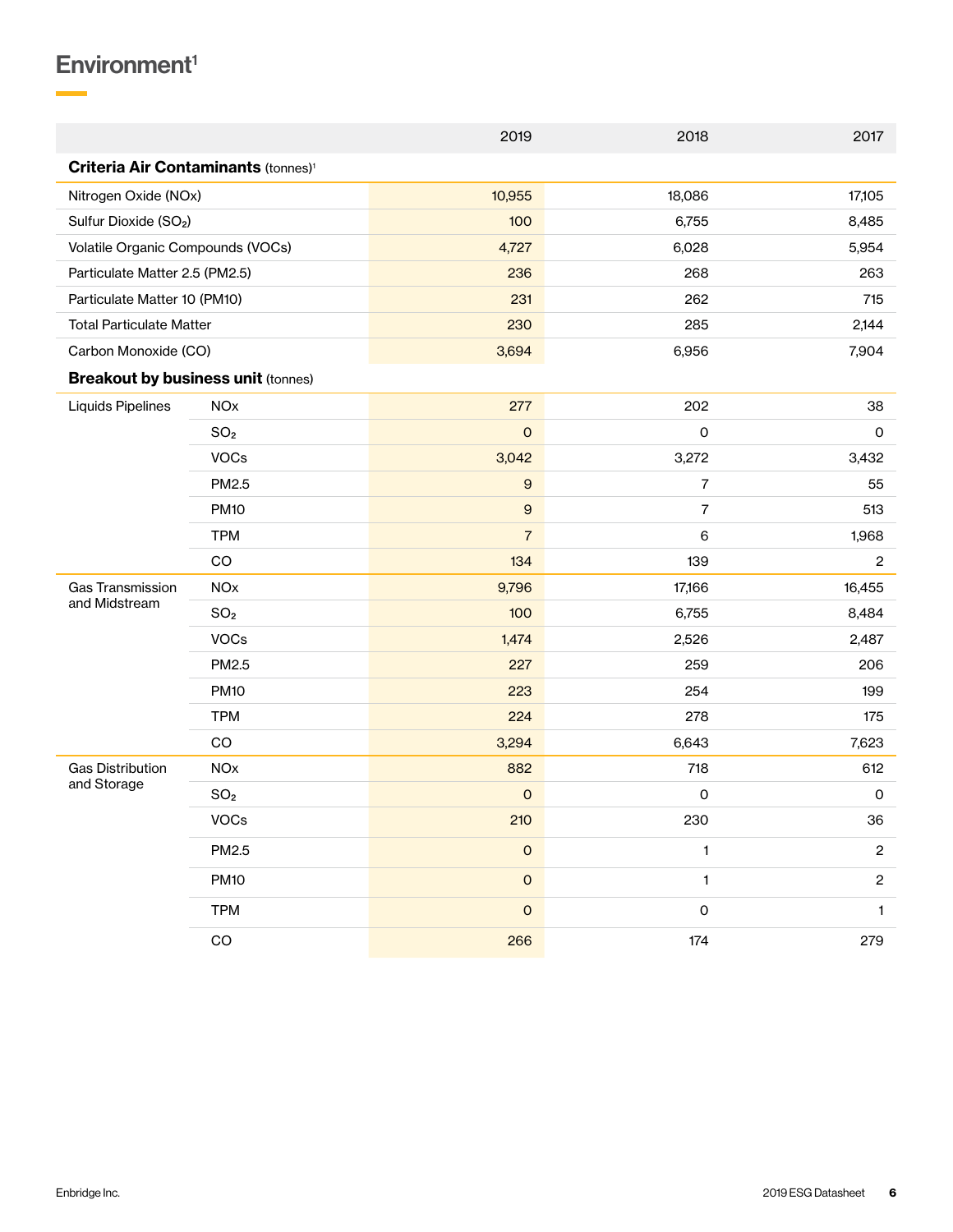## $Environment<sup>1</sup>$

|                                             |                                                                           | 2019        | 2018        | 2017        |
|---------------------------------------------|---------------------------------------------------------------------------|-------------|-------------|-------------|
|                                             | Total energy consumption <sup>2</sup> (gigajoules - GJ)                   |             |             |             |
| Fuel                                        |                                                                           | 106,560,000 | 140,690,000 | 127,938,000 |
| Electricity                                 |                                                                           | 44,027,000  | 44,749,000  | 41,820,000  |
| <b>Total energy</b>                         |                                                                           | 150,587,000 | 185,439,000 | 169,758,000 |
| Breakout by business unit <sup>2</sup> (GJ) |                                                                           |             |             |             |
| Liquids Pipelines                           | Fuel                                                                      | 376,000     | 265,000     | 305,000     |
|                                             | Electricity                                                               | 38,108,000  | 36,906,000  | 34,032,000  |
|                                             | Total                                                                     | 38,484,000  | 37,172,000  | 34,337,000  |
| Gas Transmission                            | Fuel                                                                      | 98,434,000  | 133,210,000 | 121,839,000 |
| and Midstream                               | Electricity                                                               | 5,688,000   | 7,591,000   | 7,526,000   |
|                                             | Total                                                                     | 104,122,000 | 140,801,000 | 129,364,000 |
| <b>Gas Distribution</b>                     | Fuel                                                                      | 7,671,000   | 7,140,000   | 5,719,000   |
| and Storage                                 | Electricity                                                               | 175,000     | 194,000     | 209,000     |
|                                             | Total                                                                     | 7,846,000   | 7,334,000   | 5,927,000   |
| Power                                       | Fuel                                                                      | 5,000       | 3,000       | 3,000       |
| Operations                                  | Electricity                                                               | 9,000       | 8,000       | 9,000       |
|                                             | Total                                                                     | 14,000      | 11,000      | 13,000      |
| Corporate                                   | Fuel                                                                      | 74,000      | 71,000      | 73,000      |
| Services                                    | Electricity                                                               | 46,000      | 50,000      | 44,000      |
|                                             | Total                                                                     | 121,000     | 122,000     | 117,000     |
|                                             | Water use for hydrostatic pressure testing (megaliters)                   |             |             |             |
| Total volumes                               |                                                                           | 121         | 8,421       | 727         |
|                                             | Solid waste diversion with Gas Distribution and Storage (metric tonnes)   |             |             |             |
| Solid waste sent to landfill                |                                                                           | 1,043       | 424         | 525         |
| Solid waste diverted from landfill          |                                                                           | 1.472       | 794         | 863         |
|                                             | Solid waste diversion with Gas Transmission and Midstream (metric tonnes) |             |             |             |
| Hazardous waste                             |                                                                           | 1,091       | 3,636       | 12,613      |
| Non-hazardous waste                         |                                                                           | 18,335      | 57,183      | 29,583      |
| Total recyclables                           |                                                                           | 4,131       | 7,790       | 82,093      |
|                                             |                                                                           |             |             |             |

1 Our CACs are reported based on operational control. As part of the assurance process, we've made some changes in methodology or emissions factors. The changes result in an update on all our reported 2018 CAC numbers. Our approach to CAC reporting varies across business units, geographies and equipment types because of differing regulatory requirements, differences in data availability, and selection of emissions factors or calculation methodologies. Variation in approaches can impact comparability between BUs. We include VOC emissions from the major emissions sources, including sources that might not be required for regulatory reporting. The reported PM (PM2.5, PM10 and TPM) numbers have been reduced because road dust related PM are removed from Liquids Pipelines due to data availibity and to maintain consistency between business units. No changes have been made to 2017 data.

2 Amounts may not equal totals due to rounding.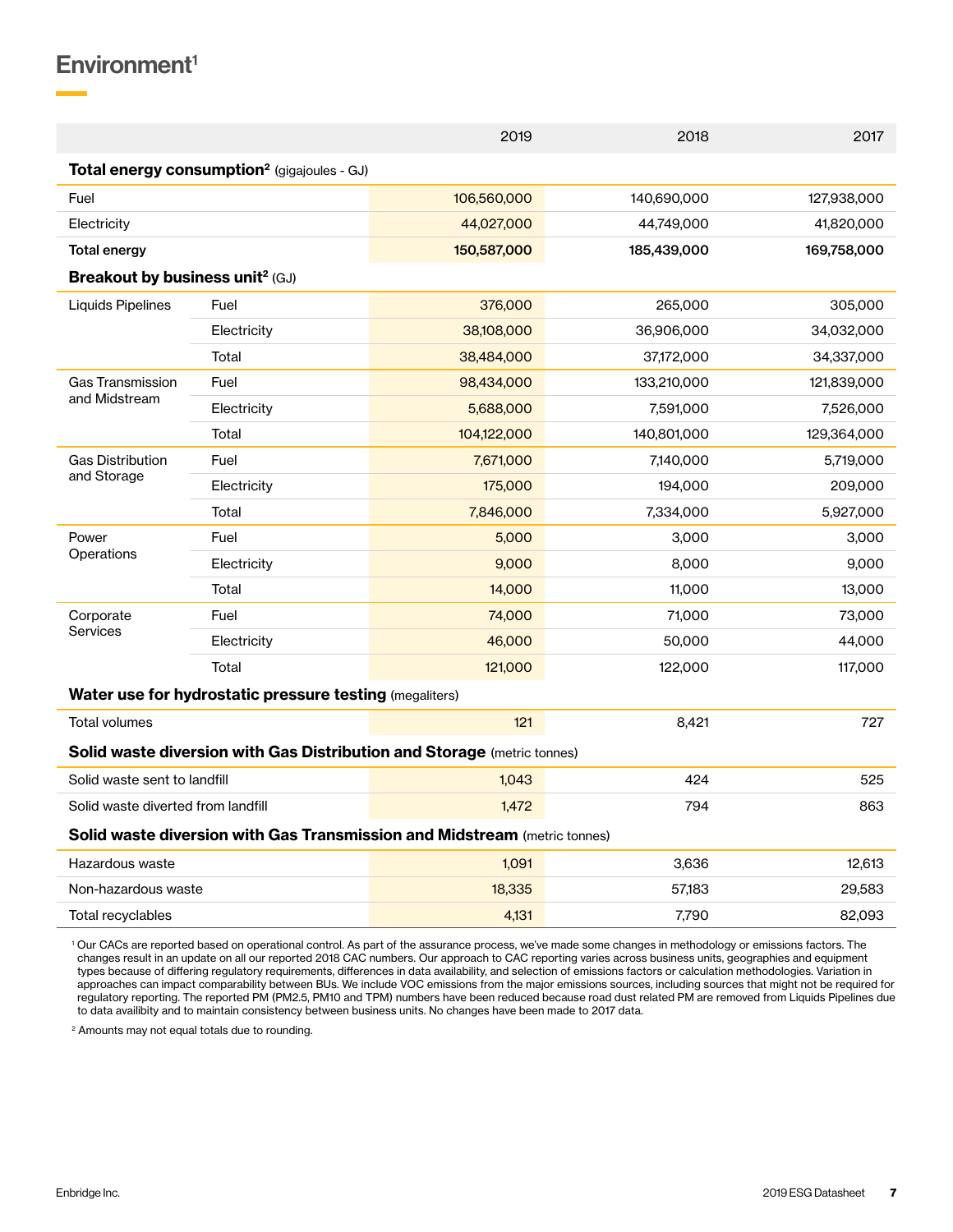# <span id="page-7-0"></span>Renewable energy<sup>1</sup>

|                                                         | 2019  | 20182 | 2017  |
|---------------------------------------------------------|-------|-------|-------|
| Total net renewable energy capacity<br>(megawatts - MW) | 1,751 | 1,751 | 2,556 |
| Number of renewable power<br>generation facilities      | 31    | 31    | 31    |
| Net renewable energy capacity (MW)                      |       |       |       |
| Wind projects                                           | 1,647 | 1,647 | 2,377 |
| Solar energy operations                                 | 77    | 77    | 152   |
| Geothermal project                                      | 9     | 9     | 9     |
| Waste heat recovery facilities                          | 17    | 17    | 17    |
| Hydroelectric facility                                  |       |       |       |
| <b>Total</b>                                            | 1,751 | 1,751 | 2,556 |

1 Under construction and in operation—in which we have an ownership interest

<sup>2</sup> In 2018, Enbridge sold an interest in select North American renewable power projects and European offshore wind projects to the Canada Pension Plan Investment Board.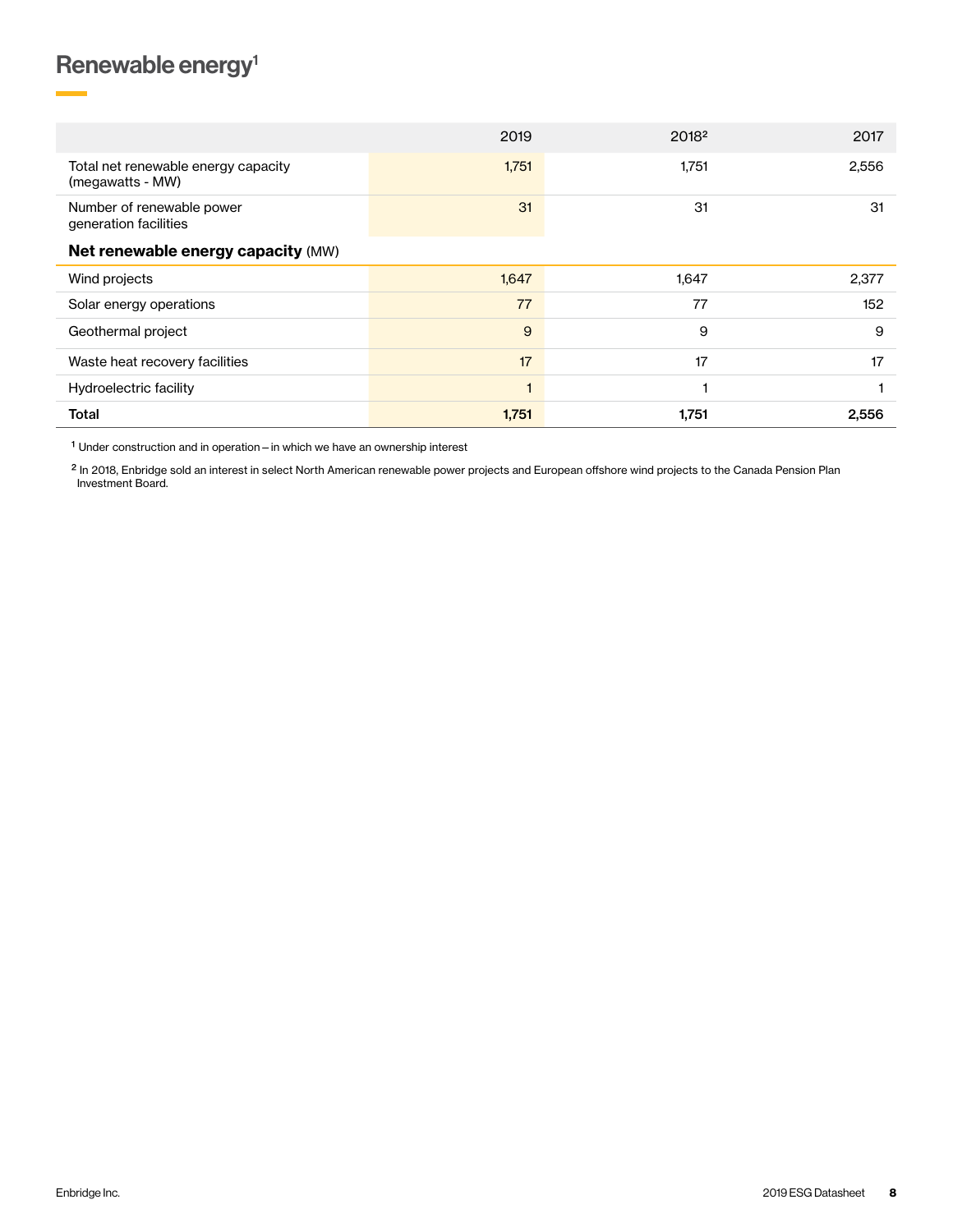# <span id="page-8-0"></span>Health and safety

|                                                                           | 2019        | 2018        | 2017        |
|---------------------------------------------------------------------------|-------------|-------------|-------------|
| <b>Personal injuries and illnesses</b>                                    |             |             |             |
| Number of employee hours worked                                           | 21,719,084  | 23,122,345  | 26,339,415  |
| Number of employee days away incidents                                    | 13          | 18          | 21          |
| Employee days away restrictions<br>and transfers frequency <sup>1</sup>   | 0.32        | 0.33        | 0.41        |
| Number of employee days away                                              | 511         | 371         | 552         |
| Employee days away incident severity <sup>2</sup>                         | 4.71        | 3.21        | 4.19        |
| Number of employee recordable incidents                                   | 81          | 80          | 95          |
| Employee total recordable incident frequency <sup>3</sup>                 | 0.75        | 0.69        | 0.72        |
| Number of contractor hours worked                                         | 24,140,539  | 43,573,070  | 42,668,256  |
| Number of contractor days away incidents                                  | 10          | 31          | 26          |
| Contractor days away restrictions and<br>transfers frequency <sup>1</sup> | 0.26        | 0.27        | 0.29        |
| Number of contractor recordable incidents                                 | 71          | 120         | 168         |
| Contractor total recordable<br>incident frequency <sup>3</sup>            | 0.59        | 0.55        | 0.79        |
| <b>Absenteeism</b>                                                        |             |             |             |
| Number of employees                                                       | 11,212      | 11,702      | 12,744      |
| Number of days absent                                                     | 20,540      | 49,109      | 64,868      |
| Absenteeism <sup>4</sup>                                                  | 1.83        | 4.20        | 5.09        |
| <b>Employee motor vehicle incidents</b>                                   |             |             |             |
| Number of kilometers driven                                               | 107,008,397 | 117,691,223 | 126,369,086 |
| Number of contributory motor vehicle incidents                            | 128         | 150         | 163         |
| Contributory motor vehicle incident frequency <sup>5</sup>                | 1.20        | 1.27        | 1.29        |
| <b>Safety observations</b>                                                |             |             |             |
| Total safety observations                                                 | 51,271      | 114,225     | 48,157      |
| <b>Fatalities</b>                                                         |             |             |             |
| <b>Employee fatalities</b>                                                | $\circ$     | 1           | 0           |
|                                                                           |             |             |             |

<sup>1</sup> Days away injuries/200,000 hours worked

<sup>2</sup> Total number of lost days from injury or illness x 200,000/total hours worked

<sup>3</sup> Total recordable incident frequency is the number of recordable incidents x 200,000/hours worked

4 Number of days absent per employee

<sup>5</sup> Motor vehicle incident frequency is the number of contributory incidents x 1,000,000/kms drive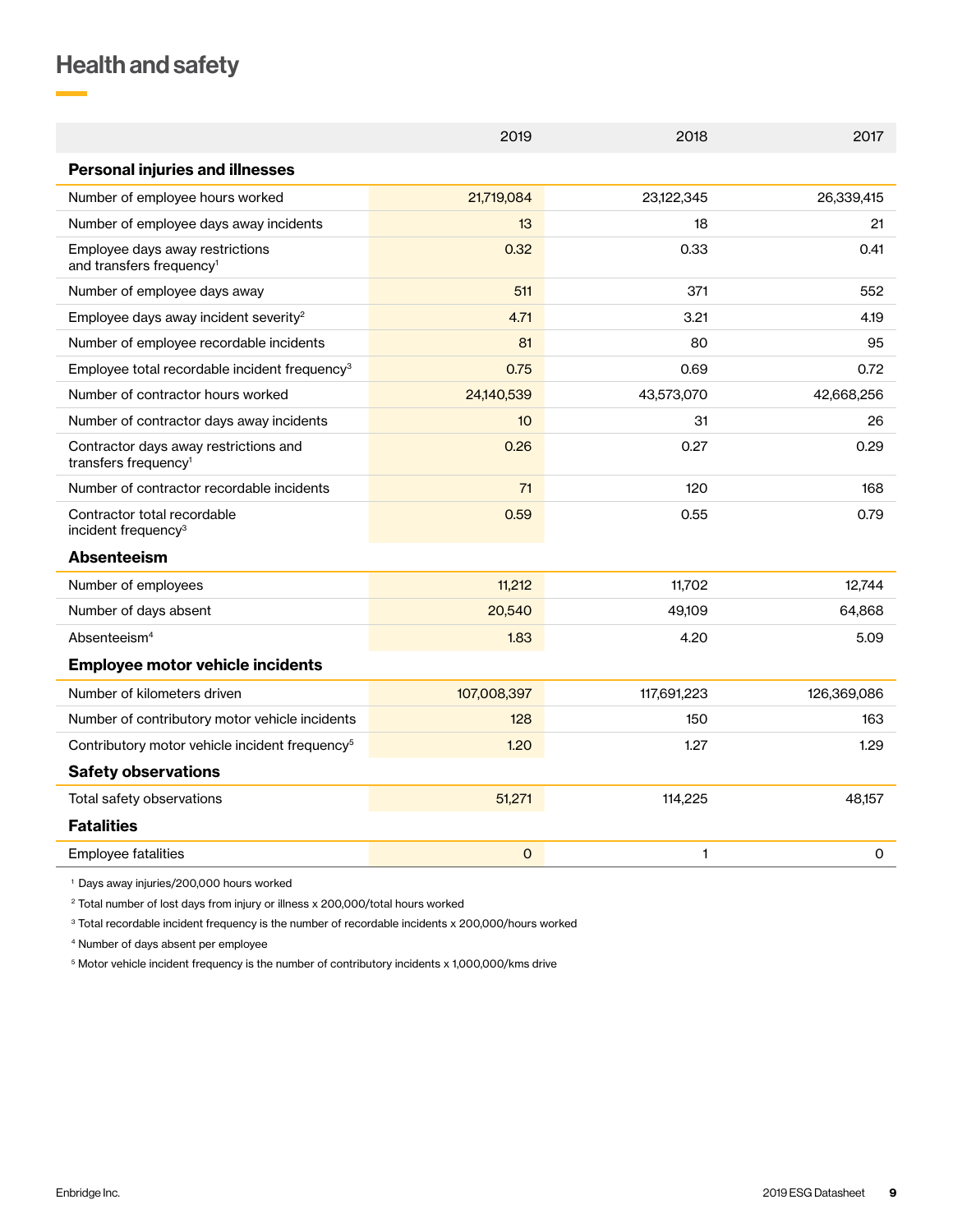## <span id="page-9-0"></span>Asset integrity

|                                                                                            | 2019           | 2018   | 2017   |
|--------------------------------------------------------------------------------------------|----------------|--------|--------|
| Pipeline inspections on our liquids and natural<br>gas pipelines and distribution networks | 38,377         | 29,153 | 26,719 |
| <b>Number and volume of process safety events (Tier 1' and Tier 22)</b>                    |                |        |        |
| Reportable Tier 1 and 2 process safety events<br>(liquids and liquids systems)             | $\overline{7}$ | 14     | 13     |
| Volume of reportable Tier 1 and 2 liquids spills<br>(barrels)                              | 214            | 411    | 8,470  |
| Volume of reportable off-property Tier 1 and 2<br>liquids spills (barrels)                 | 106            | 157    | 7.086  |
| Reportable Tier 1 and Tier 2<br>natural gas releases                                       | 27             | 26     | 34     |
| <b>Emergency preparedness exercises</b>                                                    |                |        |        |
| Drills, exercises and equipment deployments                                                | 225            | 315    | 365    |

1 Tier 1 events are unplanned and/or uncontrolled commodity releases that result in either a significant consequences and/or higher release volumes. These events may result in a serious injury to a person, an officially declared community evacuation or shelter in place, a fire or an explosion.

<sup>2</sup> Other reportable incidents, termed Tier 2 events, are unplanned and/or uncontrolled commodity releases with lesser consequences. These events may result in a minor injury to a person, a fire or explosion that can be contained and extinguished with little to no damage, or localized environmental damage.

## Indigenous inclusion

|                                                   | 2019 | 2018    | 2017 |
|---------------------------------------------------|------|---------|------|
| <b>Indigenous spend<sup>1</sup></b> (\$ millions) |      |         |      |
| Liquids Pipelines                                 | 171  | 322     | 136  |
| Gas Transmission and Midstream                    | 26   | 61      | 70   |
| Gas Distribution and Storage                      | 6    | 8       | 11   |
| Total                                             | 203  | $391^2$ | 217  |

1 Indigenous spend includes contracting, both direct from Enbridge and indirect sub-contracting opportunities, and wages paid to Indigenous workers. In 2019, Indigenous spend in operations came to \$56.2M and \$143.3M in projects.

<sup>2</sup> Comparative retrospectively adjusted to reflect a prior period revision.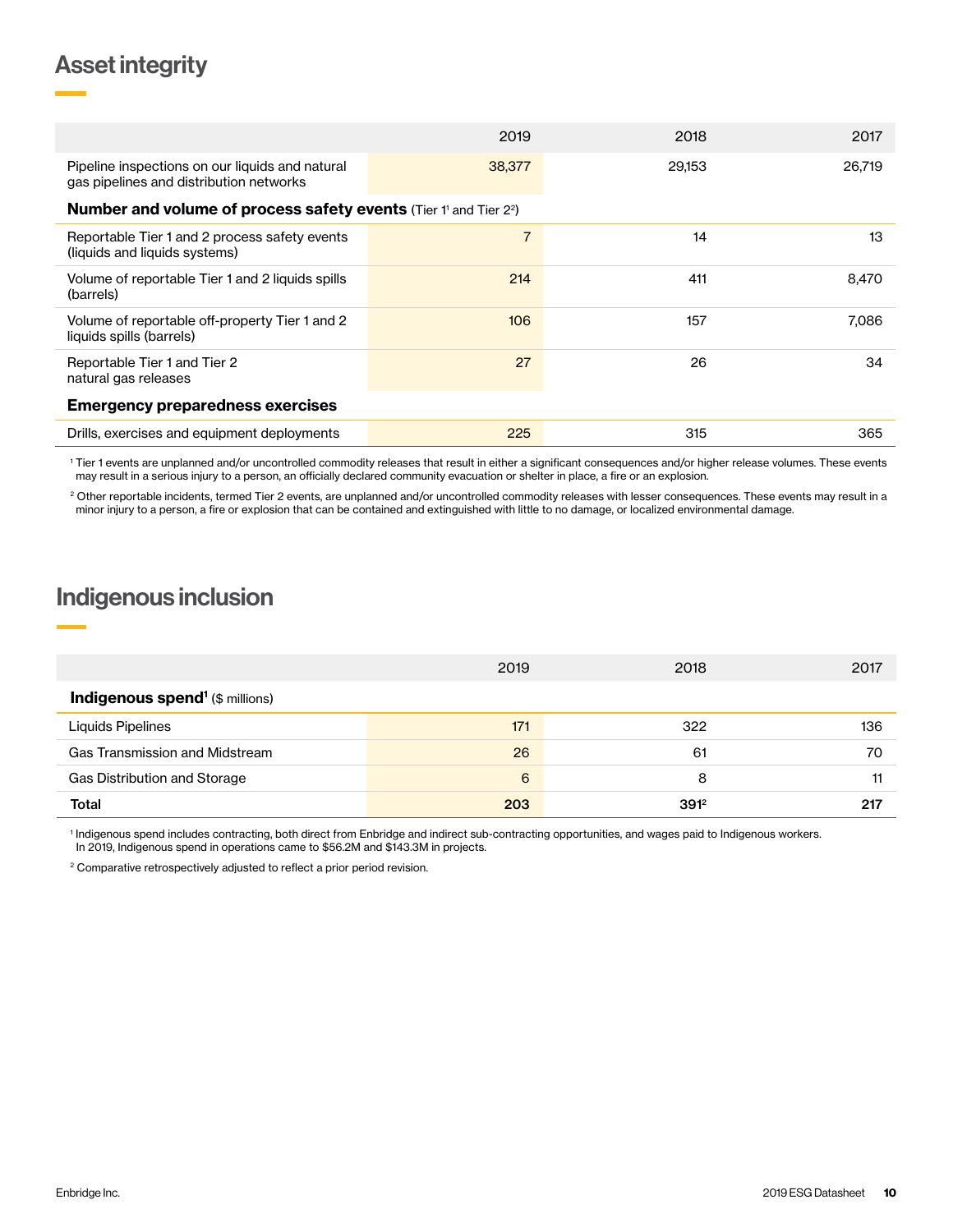# <span id="page-10-0"></span>Corporate citizenship

|                                                   | 2019 | 2018 | 2017 |  |  |
|---------------------------------------------------|------|------|------|--|--|
| <b>Contributions to communities (\$ millions)</b> |      |      |      |  |  |
| Safety                                            | 4.2  | 2.8  | 2.8  |  |  |
| Community                                         | 16.9 | 17.4 | 18.3 |  |  |
| Environment                                       | 1.8  | 2.2  | 2.8  |  |  |
| Total                                             | 22.9 | 22.4 | 23.9 |  |  |

# Economic impact

|                                                                                                                   | 2019    | 2018    | 2017    |
|-------------------------------------------------------------------------------------------------------------------|---------|---------|---------|
| <b>Year ended December 31 (unaudited)</b>                                                                         |         |         |         |
| Total assets (\$ millions)                                                                                        | 163,269 | 166,905 | 162,093 |
| Operating revenues (\$ millions)                                                                                  | 50,069  | 46,378  | 44,378  |
| Generally accepted accounting principles<br>(GAAP) earnings attributable to common<br>shareholders(\$ millions)   | 5,322   | 2,515   | 2,529   |
| GAAP earnings per share (\$)                                                                                      | 2.64    | 1.46    | 1.66    |
| Adjusted earnings per common share $(\$)$                                                                         | 2.65    | 2.65    | 1.96    |
| Adjusted earnings before interest, taxes,<br>depreciation and amortization (EBITDA) <sup>1</sup><br>(\$ millions) | 13,271  | 12,849  | 10,317  |
| Distributable cash flow (DCF) <sup>1</sup> (\$ millions)                                                          | 9,224   | 7,618   | 5,614   |
| DCF per common share <sup>1</sup> $(\$)$                                                                          | 4.57    | 4.42    | 3.68    |
| Weighted average shares outstanding<br>(number of shares in millions)                                             | 2,017   | 1,724   | 1,525   |
| Dividends paid per common share (\$)                                                                              | 2.95    | 2.68    | 2.41    |

1 Includes adjustments for unusual, non-recurring or non-operating factors. Schedules reconciling adjusted EBITDA, adjusted earnings, adjusted earnings per common share and DCF are available at Enbridge.com.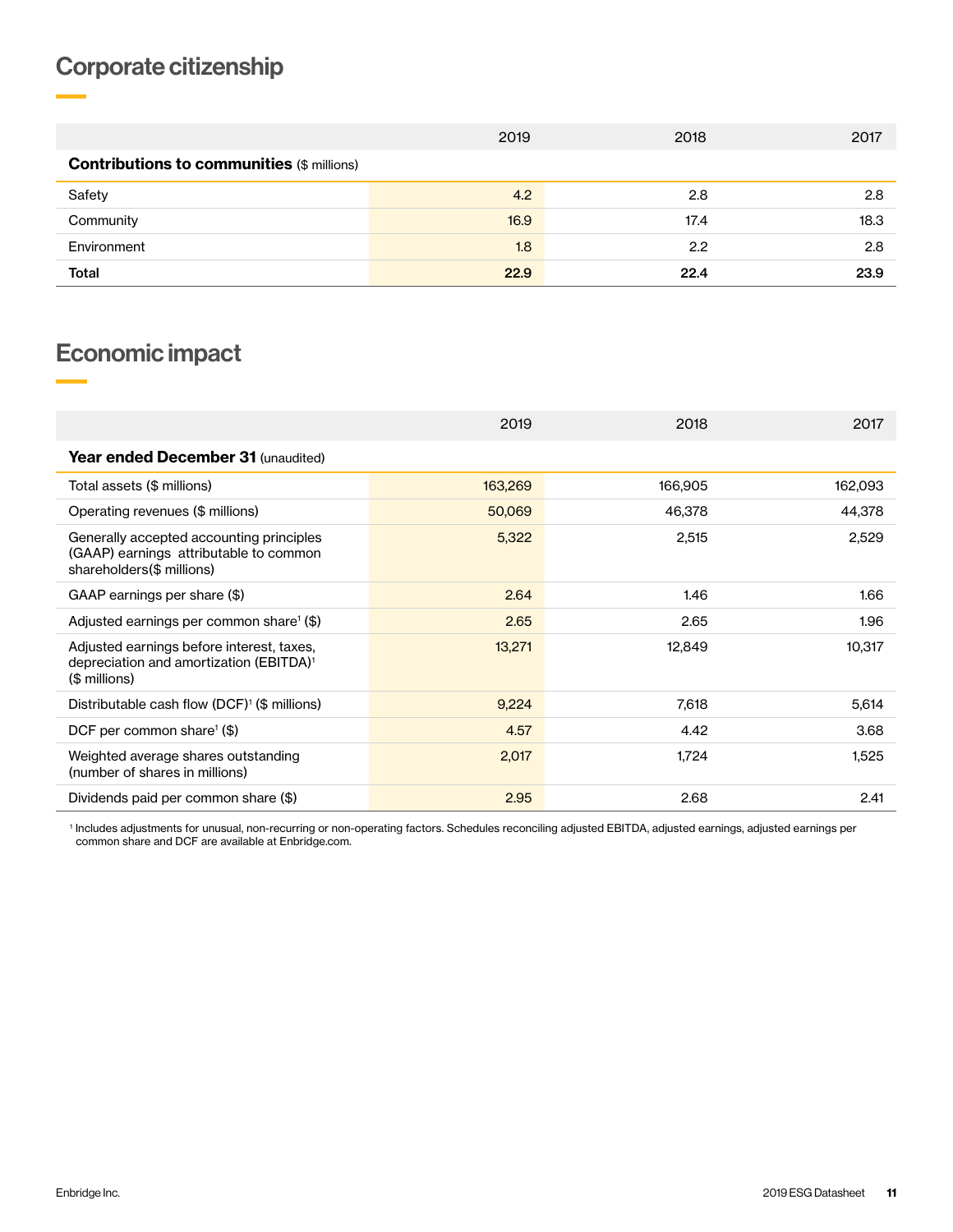# <span id="page-11-0"></span>Supply chain

|                                                                    | 20191    | 2018      | 2017                  |
|--------------------------------------------------------------------|----------|-----------|-----------------------|
| Total spend (\$ billions)                                          | 9        | 11        | 12                    |
| Total spend by country (%)                                         |          |           |                       |
| Canada                                                             | 55       | 32        | 44                    |
| U.S.                                                               | 45       | 68        | 56                    |
| Europe, Asia, Australia and South America                          | $<$ 1    | $<$ 1     | <1                    |
| Tonnes of steel pipe purchased/percent sourced from recycled steel |          |           |                       |
| Liquids Pipelines                                                  | 1,900/52 | 77,469/97 | 119,200/95            |
| <b>Gas Transmission and Midstream</b>                              | 1,000/0  | 19,517/35 | See note <sup>2</sup> |
| Gas Distribution and Storage <sup>3</sup>                          | 4,551/91 | N/A       | N/A                   |
| Enbridge Gas Distribution                                          | N/A      | 389/97    | 1,624/89              |
| <b>Union Gas</b>                                                   | N/A      | 7,047/82  | 12,130/12             |
| Indigenous spend <sup>4</sup> (\$ millions)                        |          |           |                       |
| Liquids Pipelines                                                  | 171      | 322       | 136                   |
| Gas Transmission and Midstream                                     | 26       | 61        | 70                    |
| Gas Distribution and Storage                                       | 6        | 8         | 11                    |
| <b>Total</b>                                                       | 203      | 3915      | 217                   |

1 Spend in 2019 includes corporate card spend, not included in previous years.

<sup>2</sup> Gas Transmission and Midstream spend in 2016 and 2017 is combined under Liquids Pipelines. For 2018, this has been separated to align with our current business model.

<sup>3</sup> In 2019, Enbridge Gas Distribution and Union Gas were amalgamated to form Gas Distribution and Storage.

4 Indigenous spend includes contracting, both direct from Enbridge and indirect sub-contracting opportunities, and wages paid to Indigenous workers. In 2019, Indigenous spend in operations came to \$56.2M and \$143.3M in projects.

5 Comparative retrospectively adjusted to reflect a prior period revision.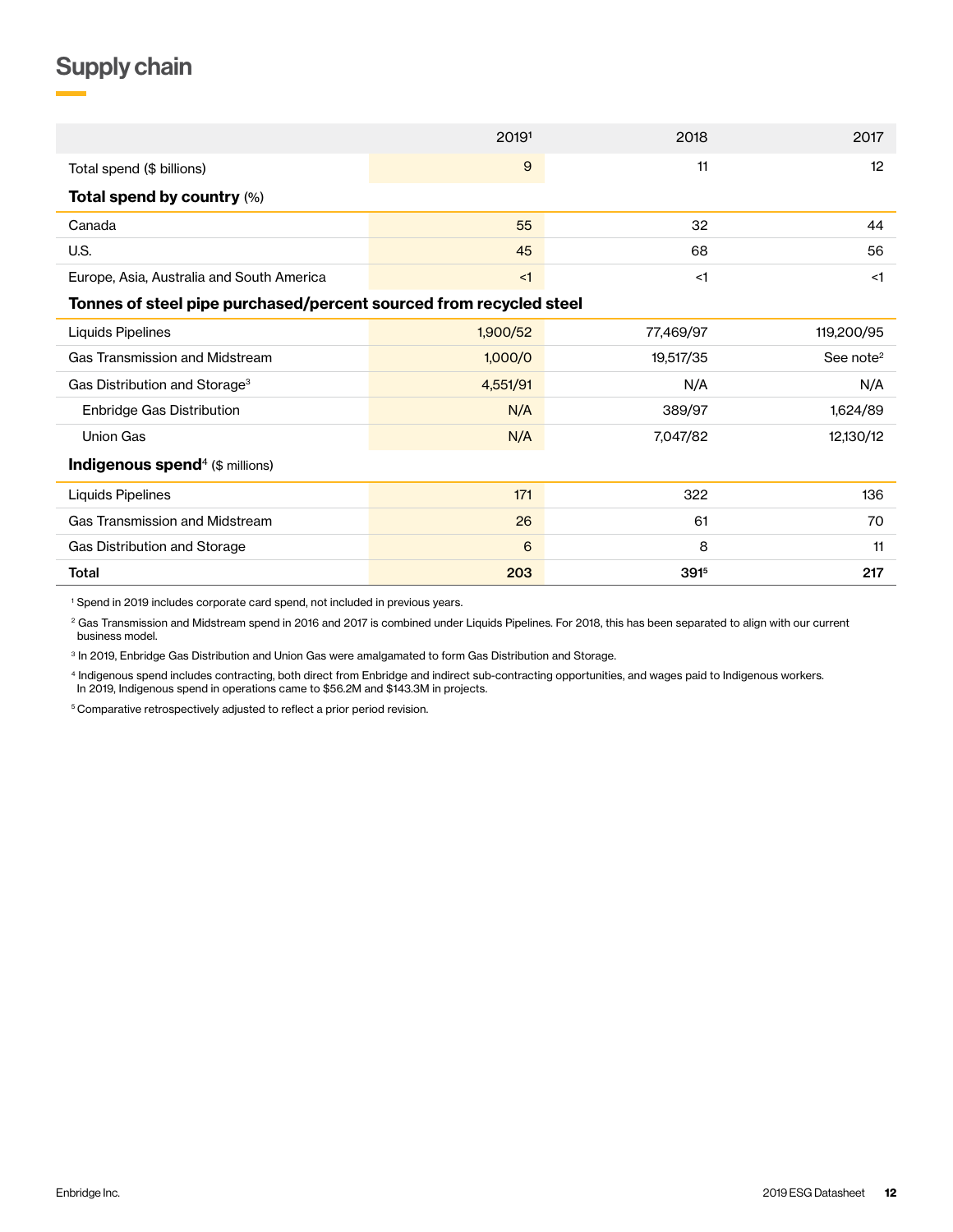# <span id="page-12-0"></span>Workforce<sup>1</sup>

|                                                  |                     | 2019           |              | 2018           |        | 2017           |
|--------------------------------------------------|---------------------|----------------|--------------|----------------|--------|----------------|
| <b>Total workforce</b>                           |                     |                |              |                |        |                |
| Employees (regular/temporary)<br>and contractors |                     | 13,056         |              | 13,647         |        | 15,228         |
|                                                  | Female              | <b>Male</b>    | Female       | Male           | Female | Male           |
| Permanent                                        | 3,471               | 7,741          | 3,542        | 8,160          | 3,829  | 8,915          |
| Temporary                                        | 69                  | 75             | 114          | 90             | 110    | 94             |
| Total regular and temporary employees            |                     | 11,356         |              | 11,906         |        | 12,948         |
| <b>Total workforce by region</b>                 |                     |                |              |                |        |                |
| Total regular employees                          |                     | 11,212         |              | 11,702         |        | 12,744         |
| Canada                                           |                     | 7,786          |              | 8,343          |        | 8,541          |
| U.S.                                             |                     | 3,426          |              | 3,359          |        | 4,203          |
| <b>Workforce diversity (%)</b>                   |                     |                |              |                |        |                |
| Female representation in the workforce           |                     | 31             |              | 30             |        | 30             |
| Female employees in Canada                       |                     | 35             |              | 34             |        | 34             |
| Female employees in U.S.                         |                     | 21             |              | 21             |        | 22             |
| Females in supervisor or team lead positions     |                     | 26             |              | 28             |        | 28             |
| Females in manager or director level positions   |                     | 28             |              | 28             |        | 27             |
| Females in VP and above positions                |                     | 24             |              | 23             |        | 22             |
| Ethnic and racial minority groups                |                     | 19             |              | 16             |        | 15             |
| Ethnic and racial minority leadership levels     |                     | 17             |              | 12             |        | 13             |
| Persons with disabilities                        |                     | 3              |              | $\overline{c}$ |        | $\overline{c}$ |
| Veterans (U.S. only)                             |                     | $\overline{4}$ |              | 4              |        | $\overline{2}$ |
| <b>Management level</b>                          | Female              | Male           | Female       | Male           | Female | Male           |
| Chief Executive Officer (CEO)                    | $\mathsf{O}\xspace$ | $\mathbf{1}$   | $\mathbf 0$  | $\mathbf{1}$   | 0      | 1              |
| Executive leadership                             | $\mathbf{1}$        | $\overline{7}$ | $\mathbf{1}$ | 6              | 2      | 6              |
| <b>Vice President</b>                            | 18                  | 53             | 17           | 55             | 17     | 60             |
| Director                                         | 72                  | 173            | 72           | 180            | $71\,$ | 209            |
| Manager                                          | 195                 | 422            | 222          | 596            | 73     | 190            |
| Supervisor/Team lead                             | 271                 | 768            | 801          | 2,069          | 767    | 1,964          |
| Individual contributor                           | 2,914               | 6,317          | 2,429        | 5,253          | 2,899  | 6,485          |
| <b>Employee age profile</b>                      | Female              | Male           | Female       | Male           | Female | Male           |
| Up to 30                                         | 265                 | 680            | 312          | 745            | 371    | 843            |
| $31 - 40$                                        | 1,049               | 2,410          | 993          | 2,510          | 1,088  | 2,662          |
| 41-50                                            | 1,004               | 2,107          | 1,035        | 2,151          | 1,102  | 2,329          |
| 51-60                                            | 913                 | 1,890          | 963          | 2,066          | 1,020  | 2,302          |
| 61 and above                                     | 240                 | 654            | 239          | 688            | 248    | 779            |

1 Data is representative of total permanent employees.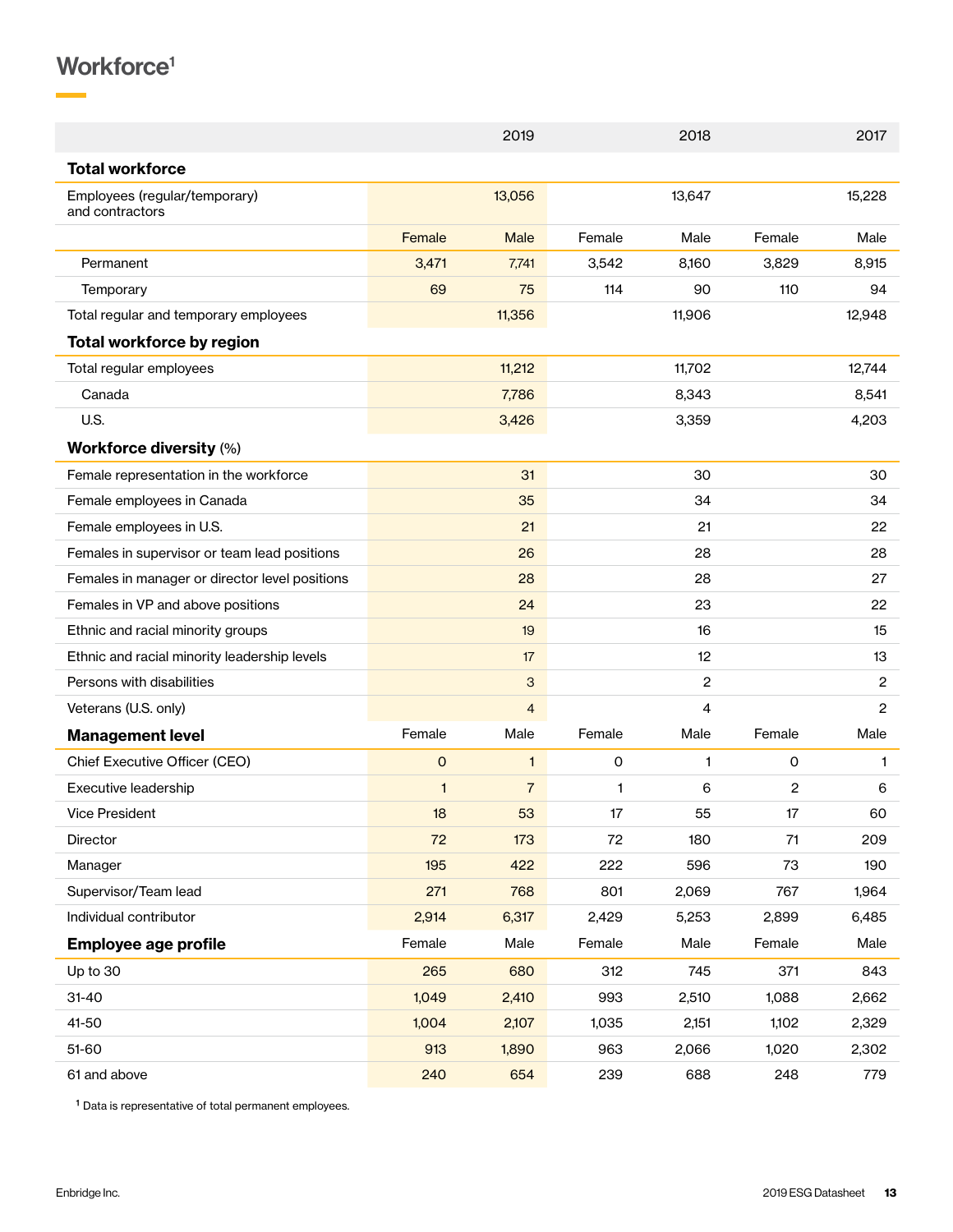# Workforce<sup>1</sup>

|                                                                                                                         |        | 2019          |        | 2018          |        | 2017          |
|-------------------------------------------------------------------------------------------------------------------------|--------|---------------|--------|---------------|--------|---------------|
| Male to female base salary ratios (%)                                                                                   |        |               |        |               |        |               |
| Level 1                                                                                                                 |        | 94.5          |        | 97.0          |        | 99.3          |
| Level 2                                                                                                                 |        | 99.2          |        | 99.9          |        | 101.7         |
| Level <sub>3</sub>                                                                                                      |        | 101.9         |        | 102.1         |        | 99.8          |
| Level 4                                                                                                                 |        | 102.2         |        | 101.6         |        | 103.5         |
| Level 5                                                                                                                 |        | 103.9         |        | 103.1         |        | 102.3         |
| Level 6                                                                                                                 |        | 105.6         |        | 103.8         |        | 102.9         |
| Compensation (\$)                                                                                                       |        |               |        |               |        |               |
| Projected benefit obligation of defined benefit<br>pension at year-end                                                  |        | 5,676,000,000 |        | 5,211,000,000 |        | 5,312,000,000 |
| Fair value of plan assets of defined benefit<br>pension plans at year-end                                               |        | 4,931,000,000 |        | 4,568,000,000 |        | 4,716,000,000 |
| Amount spent towards employee defined<br>contribution pension plans                                                     |        | 27,000,000    |        | 30,000,000    |        | 26,000,000    |
| <b>Net employment creation</b>                                                                                          |        |               |        |               |        |               |
| Net employment creation<br>for permanent employees                                                                      |        | $-490$        |        | $-1,042$      |        | $-961$        |
| Net employment creation (%)                                                                                             |        | $-4.2$        |        | $-8.2$        |        | $-7.0$        |
| <b>Employee turnover rate (%)</b>                                                                                       |        |               |        |               |        |               |
| Total employee turnover rate                                                                                            |        | 7.7           |        | 11.5          |        | 11.3          |
| Voluntary employee turnover rate                                                                                        |        | 3.1           |        | 5.1           |        | 3.9           |
| <b>Return to work and retention rates</b><br>following parental leave                                                   | Female | Male          | Female | Male          | Female | Male          |
| Number of employees who took parental leave                                                                             | 122    | 63            | 130    | 32            | 131    | 27            |
| Number of employees who returned to work<br>following parental leave                                                    | 118    | 28            | 96     | 29            | 150    | 20            |
| Number of employees who returned to work<br>following parental leave and who were still<br>employed 12 months following | 108    | 27            | 85     | 26            | 135    | 19            |
| <b>Collective agreements</b>                                                                                            |        |               |        |               |        |               |
| Permanent employees covered by negotiated<br>collective agreements (%)                                                  |        | 14.9          |        | 17.0          |        | 15.8          |
| <b>Training</b>                                                                                                         |        |               |        |               |        |               |
| Amount invested per employee in training (\$)                                                                           |        | 1,583.00      |        | 1,315.83      |        | 1,071.48      |
|                                                                                                                         |        |               |        |               |        |               |

1 Data is representative of total permanent employees.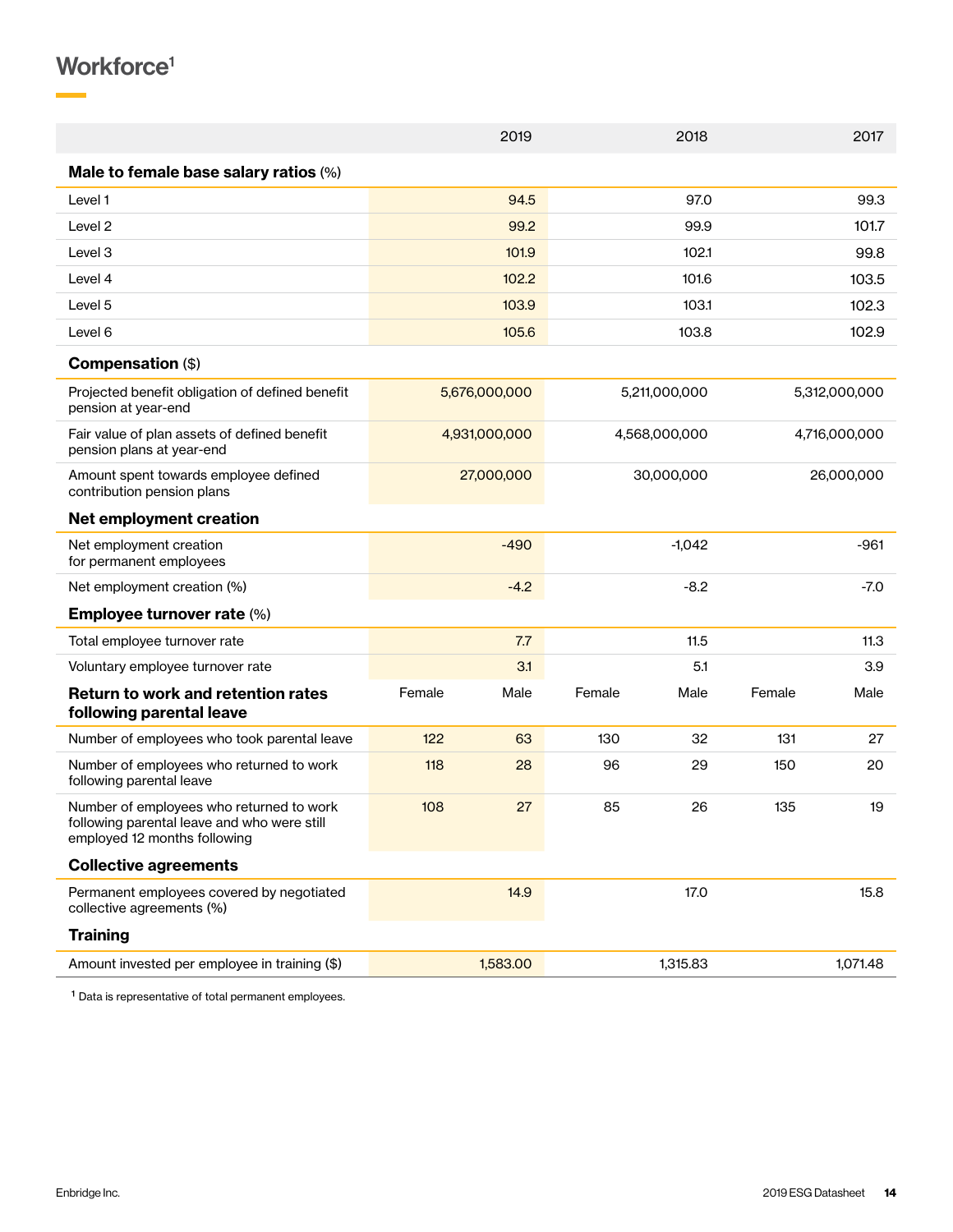# <span id="page-14-0"></span>Gas utilities and distribution

|                                                                                                                | 2019      | 2018      | 2017      |  |  |  |
|----------------------------------------------------------------------------------------------------------------|-----------|-----------|-----------|--|--|--|
| <b>Customers served</b>                                                                                        |           |           |           |  |  |  |
| Residential                                                                                                    | 3,445,722 | 3,419,609 | 3,373,296 |  |  |  |
| Commercial                                                                                                     | 302,963   | 286,735   | 284,673   |  |  |  |
| Industrial                                                                                                     | 6,572     | 6,798     | 6,857     |  |  |  |
| Natural gas delivered (103 m <sup>3</sup> )                                                                    |           |           |           |  |  |  |
| Residential                                                                                                    | 8,692,817 | 8,352,744 | 7,818,369 |  |  |  |
| Commercial                                                                                                     | 7,904,401 | 7,633,047 | 7,155,601 |  |  |  |
| Industrial                                                                                                     | 9,815,843 | 9,846,973 | 9,321,606 |  |  |  |
| Amount transferred to a third-party                                                                            | 365,584   | 401,811   | 372,463   |  |  |  |
| Average gas retail rate for customers (\$/MMBtu)                                                               |           |           |           |  |  |  |
| Residential                                                                                                    | 9.8       | 10.2      | 10.1      |  |  |  |
| Commercial                                                                                                     | 6.9       | 7.3       | 7.3       |  |  |  |
| Industrial                                                                                                     | 5.0       | 5.4       | 5.5       |  |  |  |
| Typical gas bill for residential customers (\$)                                                                |           |           |           |  |  |  |
| 50 MMBtu                                                                                                       | 51        | 52        | 52        |  |  |  |
| 100 MMBtu                                                                                                      | 80        | 83        | 82        |  |  |  |
| Residential customer gas disconnections for non-payment/percentage reconnected                                 |           |           |           |  |  |  |
| Enbridge Gas                                                                                                   | 29,956/91 | 28,726/69 | 29,956/91 |  |  |  |
| <b>Union Gas</b>                                                                                               | 9,071/69  | 12,460/65 | 13,323/66 |  |  |  |
| End-use efficiency (%)                                                                                         |           |           |           |  |  |  |
| Percentage of gas utility revenues from<br>rate structures that contain a lost revenue<br>adjustment mechanism | 31.3      | N/A       | N/A       |  |  |  |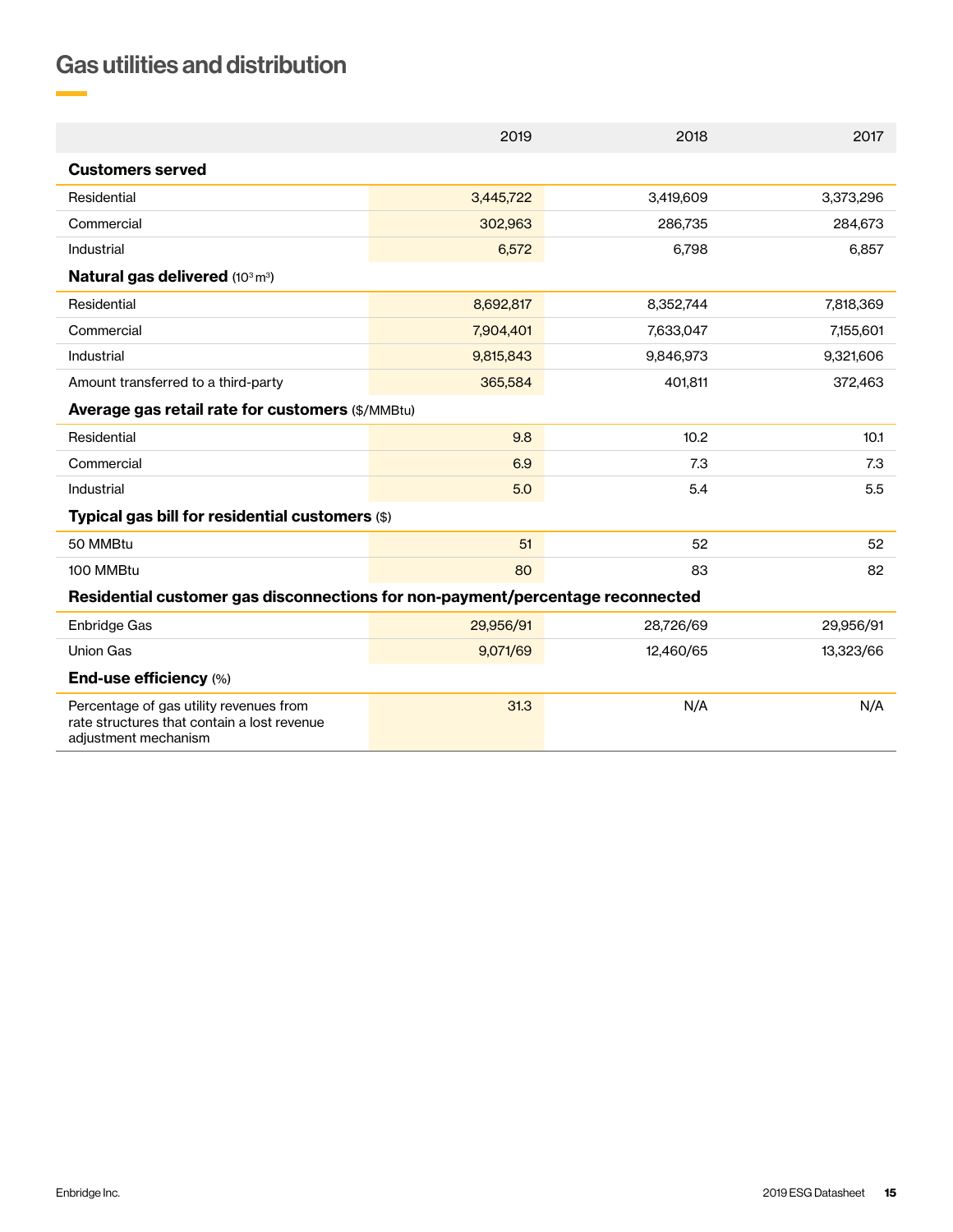<span id="page-15-0"></span>

**KPMG LLP** Telephone (604) 691-3000 Internet www.kpmg.ca

## **Independent Limited Assurance Report to Enbridge Inc.**

We have been engaged by the management of Enbridge Inc. (the "Entity") to undertake a limited assurance engagement, in respect of the years ended December 31, 2018 and December 31, 2019, on certain quantitative performance information disclosed in the Enbridge Inc.'s Selected Environmental Indicators Report (the "Report") as described below.

## **Subject matter information and applicable criteria**

The scope of our limited assurance engagement, as agreed with management, comprises the following performance information (the 'subject matter information):

- Scope 1 Greenhouse Gas (GHG) emissions ( $tCO<sub>2</sub>e$ )
- Scope 2 GHG emissions  $(tCO<sub>2</sub>e)$
- Scope 3 GHG emissions (employee air travel, grid loss, customers' natural gas usage) (tCO<sub>2</sub>e)
- Energy Consumption (fuel and electricity) (GJs)
- Criteria Air Contaminants (CAC's): NOx, SO<sub>2</sub>, VOCs, PM2.5, PM10, TPM and CO (tonnes)

The subject matter information, contained within the Report, has been determined by management on the basis of the Entity's assessment of the material issues contributing to Enbridge's environmental performance and most relevant to their stakeholders.

There are no mandatory requirements for the preparation, publication or review of environmental metrics. As such, the Entity applies the World Resources Institute/World Business Council for Sustainable Development's Greenhouse Gas Protocol Corporate Accounting and Reporting Standard (the 'GHG Protocol') and its own internal reporting guidelines and definitions for environmental reporting (collectively the 'applicable criteria') which can be found in Appendix 1 and 2 of the Report.

## **Management's responsibilities**

Management is responsible for the preparation and presentation of the subject matter information in accordance with the applicable criteria, current as at the date of our report. Management is also responsible for determining the Entity's objectives in respect of environmental performance and reporting, including the identification of stakeholders and material issues, and for establishing and maintaining appropriate performance management and internal control systems from which the reported performance information is derived.

## **Our responsibility and professional requirements**

Our responsibility in relation to the subject matter information is to perform a limited assurance engagement and to express a conclusion based on the work performed. We conducted our engagement in accordance with International Standard on Assurance Engagements ('ISAE') 3000 (Revised) *Assurance Engagements other than Audits or Reviews of Historical Financial Information* and ISAE 3410 *Assurance Engagements on Greenhouse Gas Statements*, issued by the International Auditing and Assurance Standards Board. ISAE 3000 and ISAE 3410 require that we plan and perform this engagement to obtain the stated level of assurance, in accordance with the applicable criteria.

KPMG LLP is a Canadian limited liability partnership and a member firm of the KPMG network of independent member firms affiliated with KPMG International Cooperative ("KPMG International"), a<br>Swiss entity. KPMG Canada prov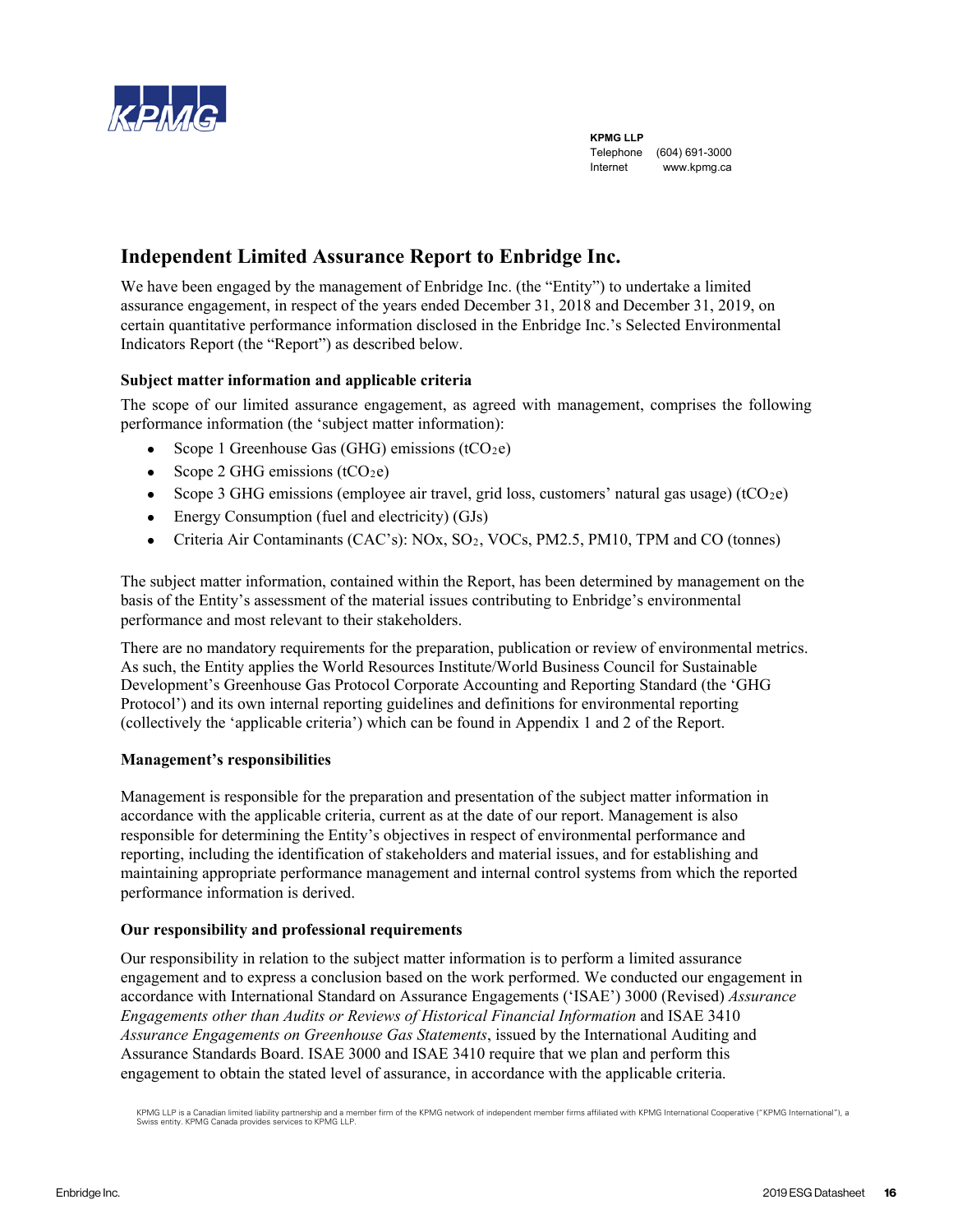

### **Assurance approach**

We planned and performed our work to obtain all of the evidence, information and explanations we considered necessary in order to form our conclusion as set out below. A limited assurance engagement consists of making inquiries, primarily of persons responsible for the preparation of the subject matter information, and applying analytical and other evidence gathering procedures, as appropriate. Our procedures included:

- Inquiries with relevant staff at the corporate, business unit and facility level to understand the data collection and reporting processes for the subject matter information;
- Assessment of the suitability and application of the criteria in respect of the subject matter information;
- Where relevant, performing walkthroughs of data collection and reporting processes for the subject matter information;
- Comparing a sample of the reported data for the subject matter information to underlying data sources;
- Inquiries of management regarding key assumptions and, where relevant, the re-performance of calculations;
- Completion of remote site visits to the Lilly, Wimbledon, Uniontown, Melrose, Delhi and Leamington facilities, including walkthroughs of data collection and reporting processes, interviews with senior management and relevant staff and virtual site tour; and,
- Reviewing the subject matter information presented in the Report to determine whether it is consistent with our overall knowledge of, and experience with, the environmental performance of the Entity.

The extent of evidence gathering procedures performed in a limited assurance engagement is less than that for a reasonable assurance engagement, and therefore a lower level of assurance is obtained.

### **Independence, quality control and competence**

We have complied with the independence and other ethical requirements of the Code of Ethics for Professional Accountants issued by the International Ethics Standards Board for Accountants, which is founded on fundamental principles of integrity, objectivity, professional competence and due care, confidentiality and professional behavior.

The firm applies *International Standard on Quality Control 1* and accordingly maintains a comprehensive system of quality control including documented policies and procedures regarding compliance with ethical requirements, professional standards and applicable legal and regulatory requirements.

The engagement was conducted by a multidisciplinary team which included professionals with suitable skills and experience in both assurance and in the applicable subject matter.

### **Inherent limitations**

Non-financial information, such as that included in the Report, is subject to more inherent limitations than financial information, given the characteristics of significant elements of the subject matter information and the availability and relative precision of methods used for determining both qualitative and quantitative information. The absence of a significant body of established practice on which to draw allows for the selection of different but acceptable measurement techniques, which can result in materially different measurements and can impact comparability. The nature and methods used to

KPMG LLP is a Canadian limited liability partnership and a member firm of the KPMG network of independent member firms affiliated with KPMG International Cooperative ("KPMG International"), a Swiss entity. KPMG Canada provides services to KPMG LLP.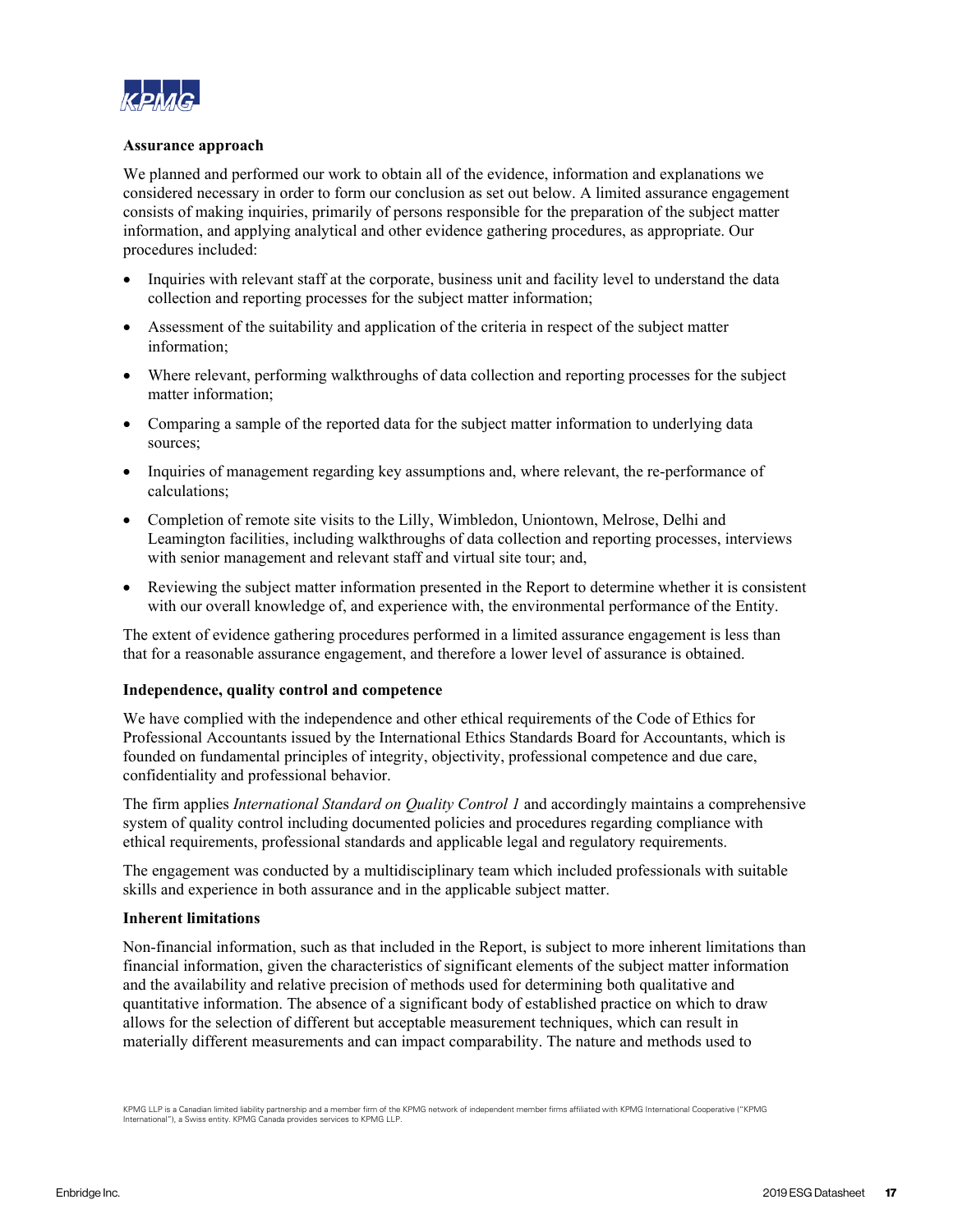

determine such information, as described in management's internally developed criteria, may change over time, and it is important to read the Entity's reporting methodology included in the appendices of the Report.

#### **Our conclusion**

Based on the procedures performed, nothing has come to our attention that causes us to believe that for the years ended December 31, 2018 and December 31, 2019, the subject matter information, as described above, have not been prepared and presented, in all material respects, in accordance with the applicable criteria, current as at the date of our report.

#### **Emphasis of matter**

Without qualifying our opinion, we draw your attention to the following:

As noted in Appendix 2 of the Report, a variety of methodologies are employed by Enbridge to calculate CAC's. Variations in approaches exist between reported CACs, geographies and equipment types, generally as a result of differing regulatory requirements and/or the application of older stack test results when calculating equipment-specific emission factors. This may result in materially different measurements and can impact comparability. It is important to read Enbridge's methodology.

 $k$ *PMG*  $\mu$ 

**Chartered Professional Accountants, Licensed Public Accountants**

November 16, 2020 Vancouver, Canada

KPMG LLP is a Canadian limited liability partnership and a member firm of the KPMG network of independent member firms affiliated with KPMG International Cooperative ("KPMG International"), a Swiss entity. KPMG Canada provides services to KPMG LLP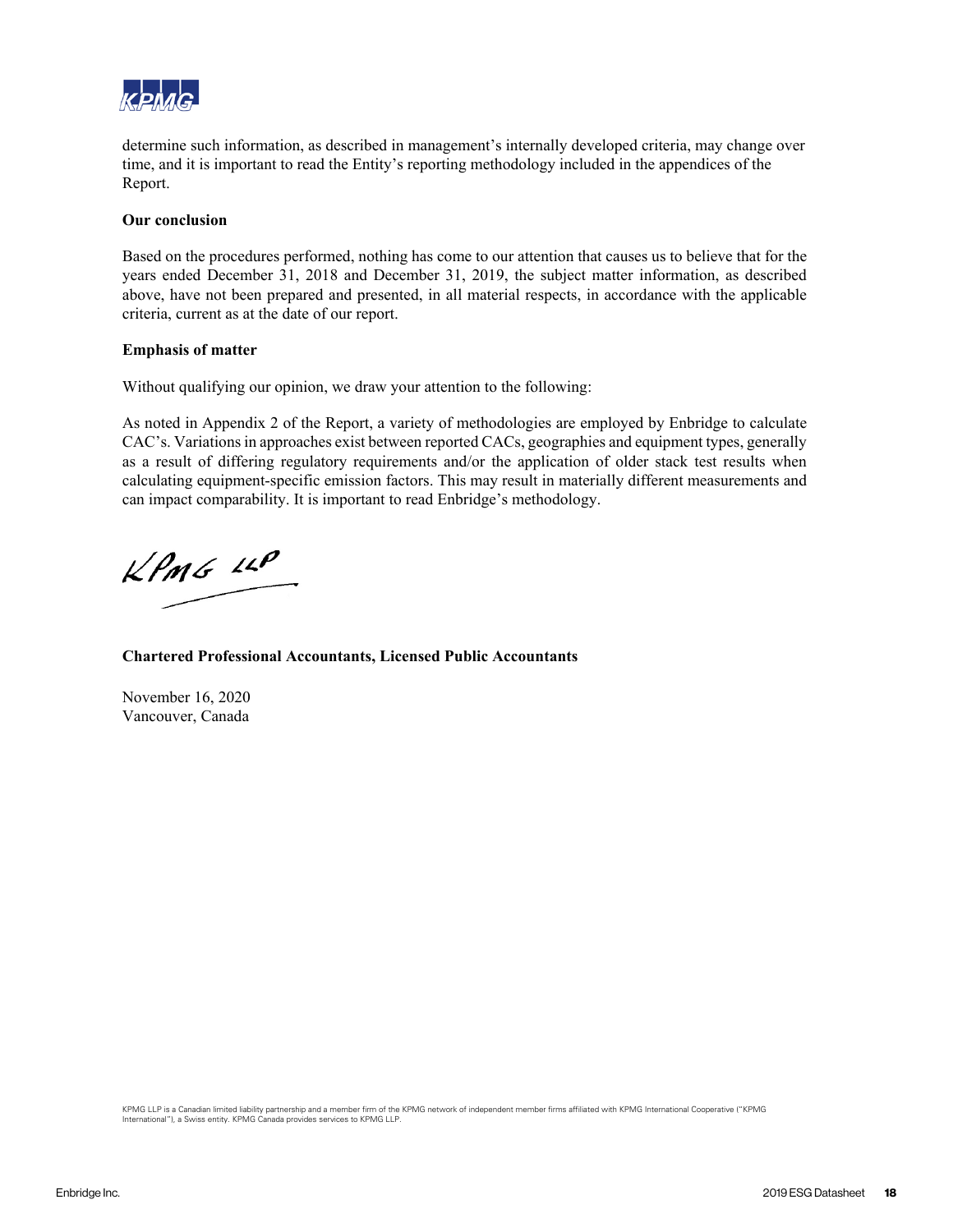# **Selected Environmental Indicators Report**

**Years ended December 31, 2018 and December 31, 2019** [November 2020]

—

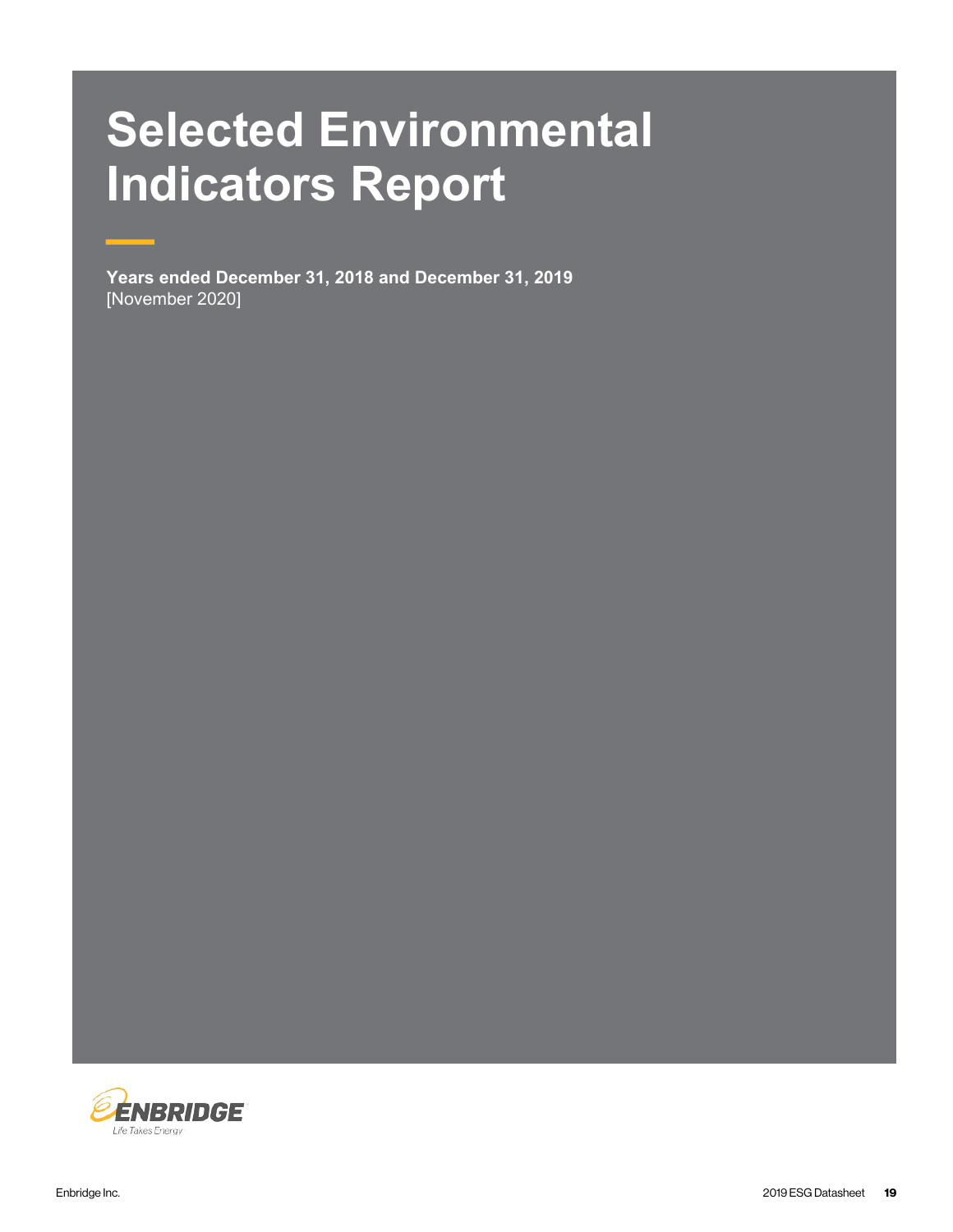

## **Selected Environmental Indicators Report Years ended December 31, 2018 and December 31, 2019**

As part of Enbridge Inc. (Enbridge)'s continued commitment to refine our reporting methodology, we engaged KPMG in our environmental data reporting process to obtain limited assurance on reported 2018 and 2019 greenhouse gas (GHG) emissions, energy consumption and Criteria Air Contaminants (CACs) data. The following selected environmental data are included in the assurance scope. Enbridge intends to use the environmental data in our 2019 sustainability reporting.

Enbridge has calculated GHG emissions and energy consumption in accordance with the requirements of the World Resource Institute/World Business Council for Sustainable Development Greenhouse Gas Protocol *A Corporate Accounting and Reporting Standard Revised Edition* (the "GHG Protocol") and in accordance with internally developed criteria included in Appendix 1, which form an integral part of this report.

| Indicator                      | 2018        | 2019        |
|--------------------------------|-------------|-------------|
| Scope 1 emissions ( $tCO2e1$ ) | 10,042,000  | 6,969,000   |
| Scope 2 emissions ( $tCO2e1$ ) | 6,786,000   | 6,501,000   |
| Scope 3 emissions ( $tCO2e1$ ) | 49,926,200  | 53,502,600  |
| Energy consumption (GJ)        | 185,439,000 | 150,587,000 |

<sup>1</sup>Emissions data is collected for CO<sub>2</sub>, CH<sub>4</sub> and N<sub>2</sub>O in metric tonnes and converted to tonnes of CO<sub>2</sub> equivalent. Data is not available for HFCs, PFCs or SF<sub>6</sub> and is expected to be immaterial.

Enbridge has calculated criteria air contaminants (CACs) in accordance with internally developed criteria included in Appendix 2, which form an integral part of this report.

| Indicator                | 2018   | 2019   |
|--------------------------|--------|--------|
| NO <sub>x</sub> (tonnes) | 18,086 | 10,955 |
| $SO2$ (tonnes)           | 6,755  | 100    |
| VOCs (tonnes)            | 6,028  | 4,727  |
| PM2.5 (tonnes)           | 268    | 236    |
| PM10 (tonnes)            | 262    | 231    |
| TPM (tonnes)             | 285    | 230    |
| CO (tonnes)              | 6,956  | 3,694  |

A detailed breakdown of the above environmental data by business unit and geography can be found in our 2019 ESG Datasheet found on our **website**.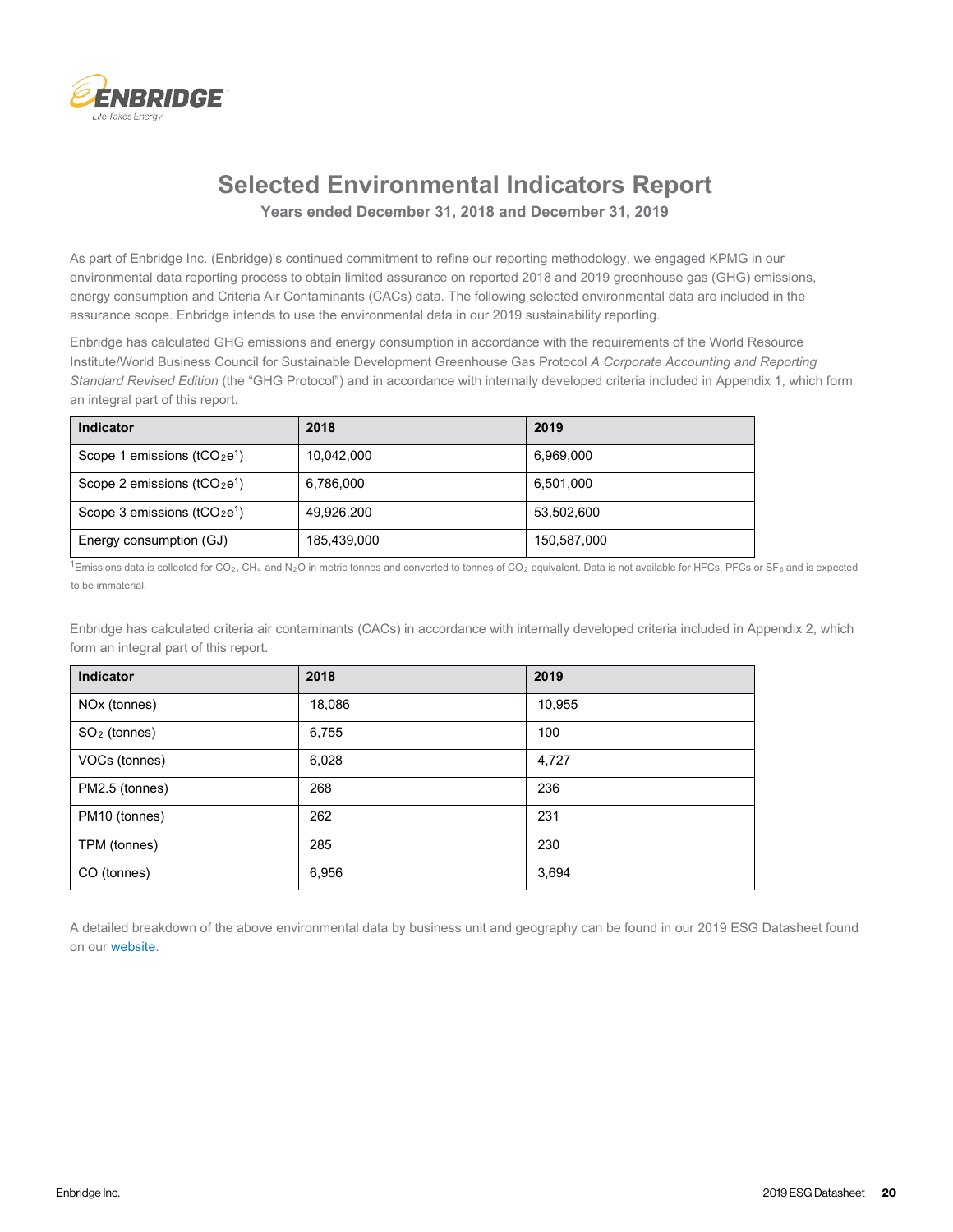

## **Appendix 1**

#### **Greenhouse gas (GHG) and energy consumption reporting evaluation criteria**

- Enbridge has selected the Operational Control approach to define its organizational boundaries and includes all material sources and sinks associated with its facilities and operations that it exercises direct operational control over.
- Enbridge reports Scope 1 (direct emissions from operations such as stationary fuel combustion, mobile combustion, fugitive, flaring and vented emissions), Scope 2 (indirect emissions from purchased and imported electricity consumption) and Scope 3 (selected indirect emissions related to our operations: utility customers' natural gas use, business travel and transmission and distribution losses from our electricity usage) emissions;
- Scope 1 emissions are calculated using activity data (e.g. fuel consumption data from meters, gas loss database) multiplied by a calculated emission factor or applicable regulated default emission factors.
- Scope 2 emissions are calculated using current average U.S. Environmental Protection Agency's Emissions & Generation Resource Integrated Database (eGRID) factors (for US facilities) and Environment and Climate Change Canada's National Inventory Report (NIR) factors (for Canadian facilities).
- Scope 3 emissions are calculated from the following activity data: utility natural gas sales volumes, flight records and purchased electricity multiplied by default emission factors from NIR, US Environmental Protection Agency and eGRID.
- Enbridge's selected base year is 2018. Our base year recalculation policy is to recalculate our base year for any significant changes which meet our significance threshold of 15% of combined Scope 1 and 2 base year emissions, or have significant structure changes include major acquisitions, major divestments, and mergers.
- Energy consumption for fuel and purchased electricity is reported in GJ. Fuel consumption includes all types of fuels Enbridge's operations consumes, including natural gas, diesel, gasoline, propane and jet fuel. Fuel consumption is based on a combination of invoiced amounts provided by third party suppliers, meter readings and system generated reports. Electricity consumption includes the total power consumed during operations. Electricity consumption is based on invoiced amounts provided by third party suppliers. The consumption data is converted using predetermined energy conversion factors.
- Offshore assets and other immaterial sources such as natural gas and electricity usage for internal purposes at compressor stations are excluded from reporting.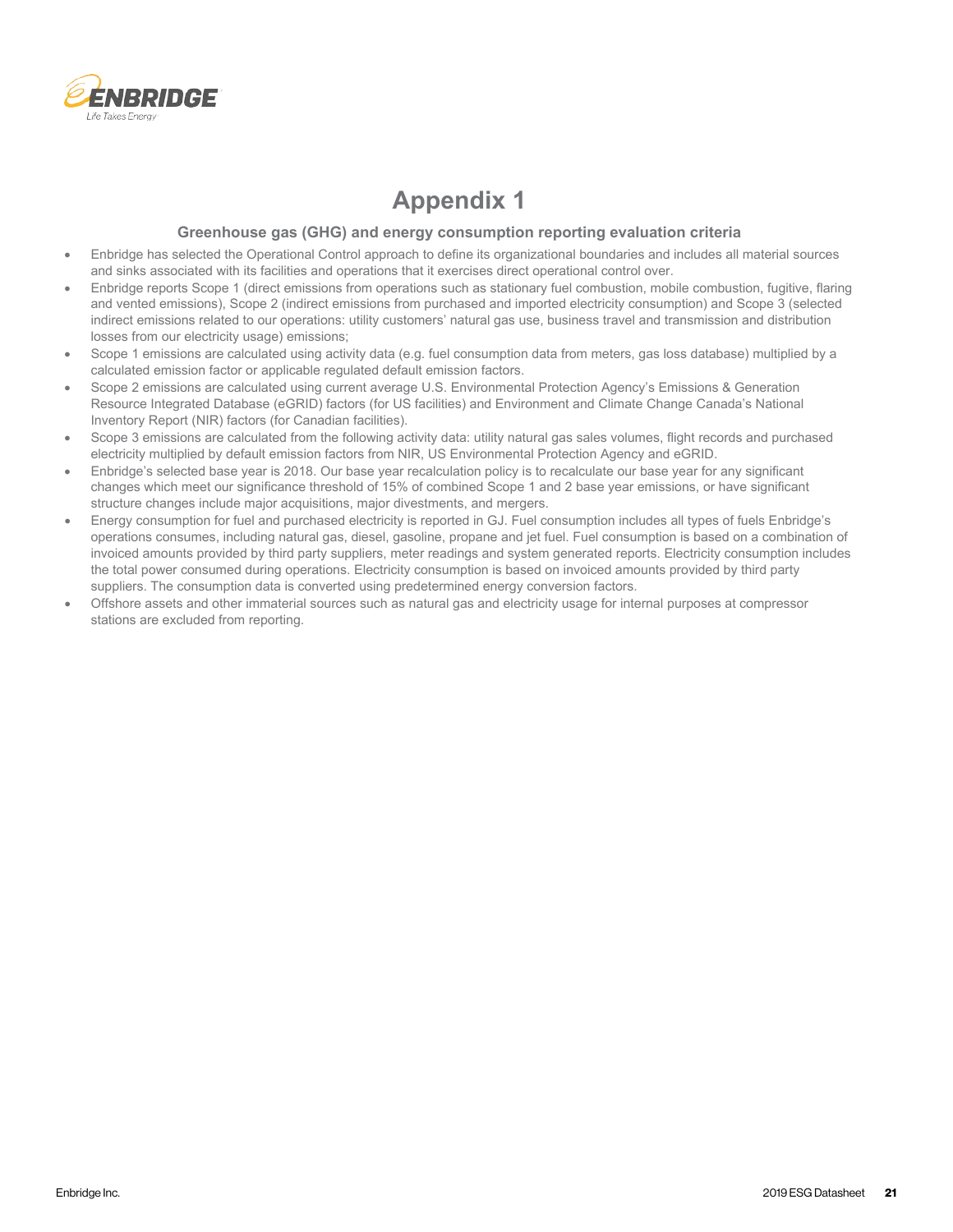

# **Appendix 2**

## **Criteria Air Contaminants (CACs) reporting evaluation criteria**

- CAC data is reported for carbon monoxide (CO), nitrogen oxides (NOx), volatile organic compounds (VOCs), sulfur dioxide (SO2), and particulate matter (PM2.5, PM10 and TPM).
- Enbridge has selected the Operational Control approach to define its organizational boundaries and includes all material sources and sinks associated with its facilities and operations that it exercises direct operational control over.
- Enbridge's business consists of the following business units (BU's) which are referenced in the CAC reporting evaluation criteria as follows: Liquid Pipelines (LP), Gas Transmission and Midstream (GTM) and Gas Distribution and Storage (GDS).
- Enbridge's approach to CAC reporting varies across BU's, geographies and equipment types because of differing regulatory requirements, differences in data availability, and selection of emission factors or calculation methodologies. Variation in approaches can impact comparability between BUs.

#### **Emission factors:**

- GTM US: a variety of methodologies are employed to calculate CACs for GTM US. Variations in approaches exist throughout the reported data, which is the result of different regulatory requirements and/or the application of older stack test results when calculating equipment-specific emission factors and may result in materially different measurements. The variety of emission factors applied are described below:
	- Stack tests: Used to calculate steady-state emission factors for each major equipment (turbines/engines) at different points in time, based on regulatory requirements. The date of the stack tests used to calculate CACs vary from 2016- 2019.
	- Manufacturer data: Manufacturer guaranteed emission factors which are also provided in regulatory permit applications.
	- Engineering estimates: Manufacturer data is used as a starting point for engineering estimates of emission factors that are also provided in regulatory permit applications.
	- US EPA AP-42: US EPA AP-42 data is applied for emission factor calculations also based on regulatory permit applications to regulators.
- GTM Canada, LP and GDS: CAC calculations are based on current regulated emission factors from the applicable jurisdiction.

#### **Activity data sources:**

• CACs are calculated using activity data such as metered fuel consumption, metered gas loss and engineering estimated gas loss and components.

#### **Emission sources:**

- VOCs: includes emissions from fuel combustion, storage/handling, venting and flaring, where relevant. VOCs from material fugitives are included. VOCs from dry gas seals in use in GTM US have been excluded as they are not a regulated source in the US, therefore accurate data is not available to calculate associated emissions. It is estimated that that the impact of this exclusion would be below 5% of total reported VOCs.
- CO: includes emissions from fuel combustion but excludes flaring, as it is an immaterial source.
- NOX, PM and SO2: includes emissions from fuel combustion and flaring in GTM Canada. Flaring has been excluded for other business units as it is an immaterial source. Road dust related PM (PM2.5, PM10 and TPM) are excluded from the reported figures due to the limitations associated with available data and to maintain consistency between BUs.